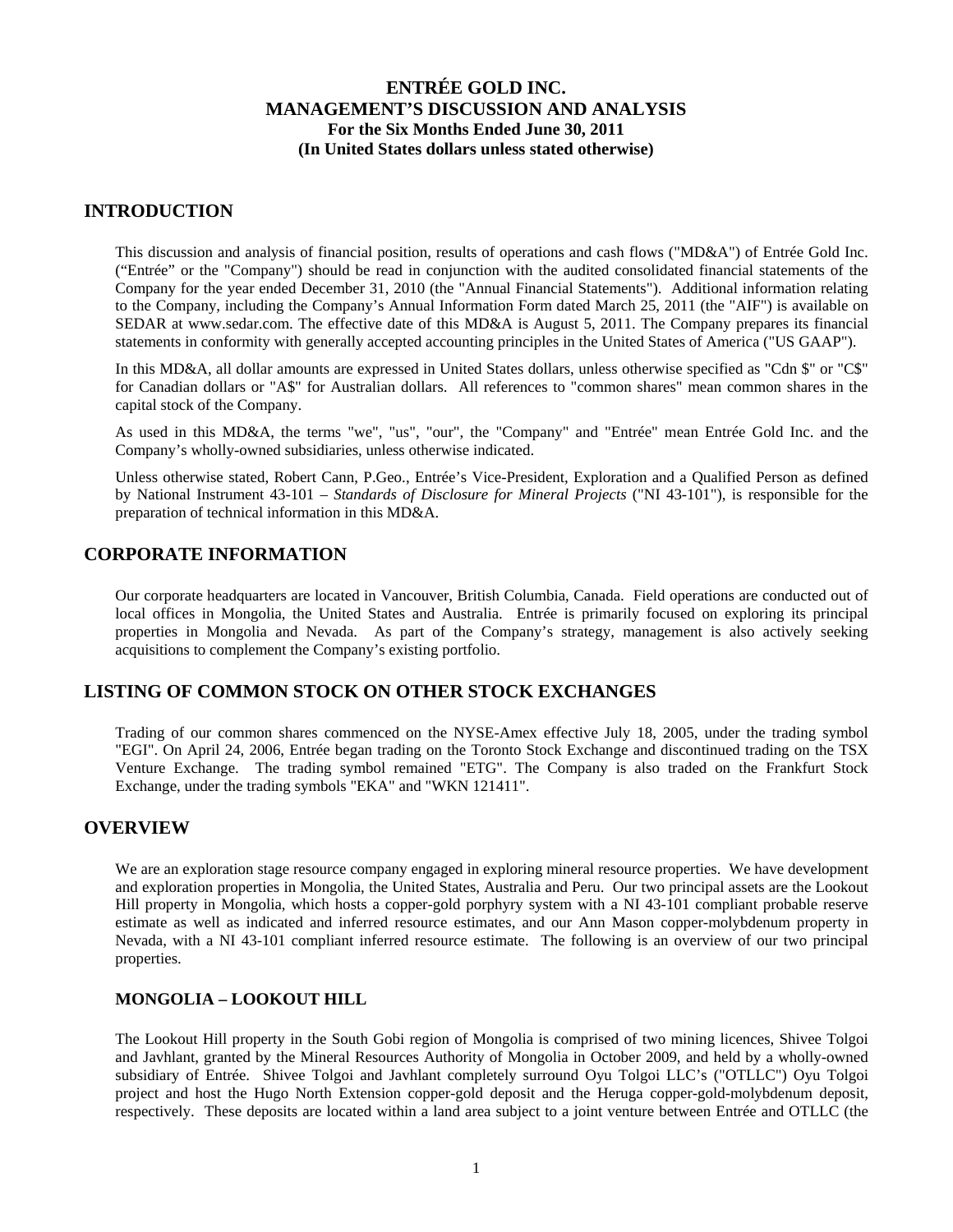"Entrée-OTLLC Joint Venture"). OTLLC is owned 66% by Ivanhoe Mines Ltd. ("Ivanhoe Mines") and 34% by the Government of Mongolia.

The beneficial ownership of the Shivee Tolgoi and Javhlant mining licences is divided between Entrée and the Entrée-OTLLC Joint Venture as described below:

- The Entrée-OTLLC Joint Venture beneficially owns 39,864 hectares consisting of the eastern portion of Shivee Tolgoi and all of the Javhlant mining licence (the "Joint Venture Property"). The Joint Venture Property is contiguous with, and on three sides (to the north, east and south) surrounds OTLLC's Oyu Tolgoi project. The Joint Venture Property hosts the Hugo North Extension deposit and the Heruga deposit. Entrée holds title to the Joint Venture Property in trust for the Entrée-OTLLC Joint Venture.
- The portion of the Shivee Tolgoi mining licence outside of the Joint Venture Property ("Shivee West") covers an area of 35,242 hectares. Shivee West is 100% legally and beneficially owned by Entrée but is subject to a first right of refusal by OTLLC.

 $|$ 640000E **NOMKHON BOHR**  $-30 km$  (Togoot **Ulaan Khud North** Ivanhoe - BHP<br>Joint Venture **Shivee Tolgo**<br>fining Licence<br><del>ée</del>-OTLLC JV Shivee Tolgoi<br>Mining Licenc<br>(100% Entrée) **Ulaan Khud** Zone III **Exploration**<br>Target 2011 2011 **HUGO NORTH** 4770000N ploration **EXTENSION Target SHIVEE WEST** 4760000N **HERUGA** Oyu Tolgoi **LEGEND** ploration Mineral Deposits Entrée-OTLLC **Mineral Deposits Ivanhoe Mines Copper Gold Occurrences** DEPOSIT LOCATIONS AND MINERAL TRENDS A **IP Chargeability Anomalies** Shivee West & Entrée-OTLLC Joint Venture Property Shivee West - 100% Entrée  $\blacksquare$  $\overline{0}$ **10 km**  $\equiv$ Entrée - OTLLC Joint Venture **SCALE** 

The illustration below depicts the different areas of Lookout Hill: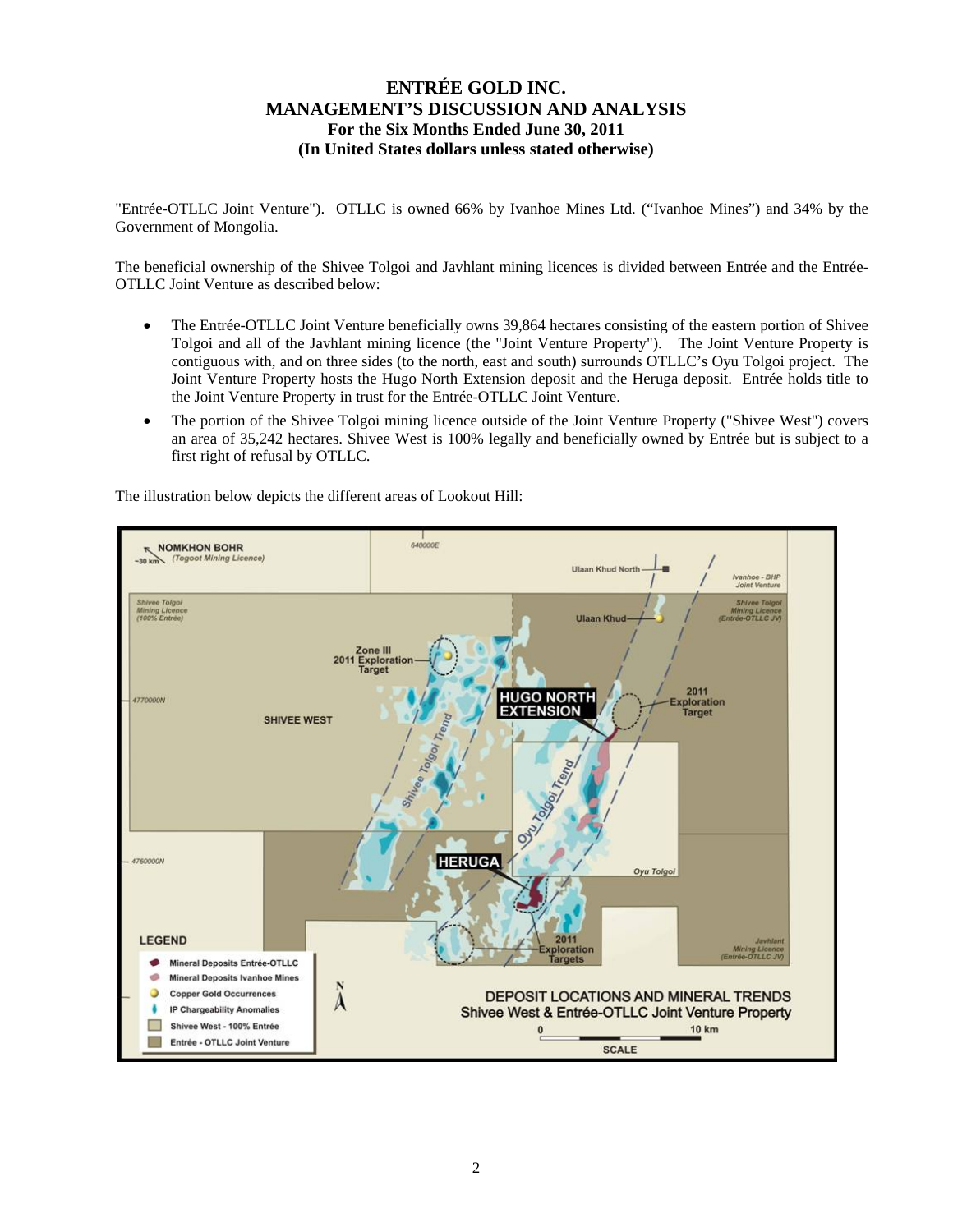#### *Entrée-OTLLC Joint Venture*

In October 2004, Entrée entered into an arm's-length Equity Participation and Earn-In Agreement (the "Earn-In Agreement") with Ivanhoe Mines. Under the Earn-In Agreement, Ivanhoe Mines agreed to purchase equity securities of Entrée, and was granted the right to earn a beneficial interest in the Joint Venture Property. Most of Ivanhoe Mines' rights and obligations under the Earn-In Agreement were subsequently assigned by Ivanhoe Mines to what was then its wholly-owned subsidiary, OTLLC. The Government of Mongolia subsequently acquired from Ivanhoe Mines a 34% interest in OTLLC, which is also the title holder of the Oyu Tolgoi copper-gold project, illustrated in the map above.

OTLLC undertook an exploration program which established the presence of two significant resources on the Joint Venture Property: the Hugo North Extension deposit immediately to the north of Oyu Tolgoi and the Heruga deposit immediately to the south of Oyu Tolgoi.

On June 30, 2008, OTLLC gave notice that it had completed its earn-in obligations by expending a total of \$35 million on exploration on the Joint Venture Property. OTLLC earned an 80% beneficial ownership interest in all minerals extracted below a sub-surface depth of 560 meters from the Joint Venture Property and a 70% beneficial ownership interest in all minerals extracted from surface to a depth of 560 meters from the Joint Venture Property. In accordance with the Earn-In Agreement, Entrée and OTLLC formed the Entrée-OTLLC Joint Venture on terms annexed to the Earn-In Agreement.

Under the terms of the Entrée-OTLLC Joint Venture, Entrée may be carried through to production, at its election, by debt financing from OTLLC with interest accruing at OTLLC's actual cost of capital or prime +2%, whichever is less, at the date of the advance. Debt repayment may be made in whole or in part from (and only from) 90% of monthly available cash flow arising from sale of Entrée's share of products. Such amounts will be applied first to payment of accrued interest and then to repayment of principal. Available cash flow means all net proceeds of sale of Entrée's share of products in a month less Entrée's share of costs of operations for the month.

At June 30, 2011, Ivanhoe Mines owned approximately 12% of Entrée's issued and outstanding shares acquired pursuant to the Earn-In Agreement. Certain of Ivanhoe Mines' rights and obligations under the Earn-In Agreement, including a right to nominate one member of Entrée's Board of Directors, a pre-emptive right to enable it to preserve its ownership percentage in the Company, and an obligation to vote its shares as Entrée's Board of Directors directs on certain matters, expired with the formation of the Entrée-OTLLC Joint Venture. OTLLC's right of first refusal on Shivee West is maintained.

#### *Investment by Rio Tinto in Entrée*

In June 2005, following the announcement in May 2005 of the discovery of high grade mineralization at Hugo North Extension, Rio Tinto Exploration Canada Inc. (formerly Kennecott Exploration Canada Inc.) ("Rio Tinto") took part in a private placement in the Company and became its largest shareholder. The terms of the equity participation agreement provide that in the event Entrée undertakes an equity financing, Rio Tinto has a pre-emptive right to maintain its ownership percentage in the Company.

At June 30, 2011, Rio Tinto owned approximately 13% of Entrée's issued and outstanding shares.

#### *Investment by Rio Tinto Holdings in Ivanhoe Mines*

Following Rio Tinto's investment in the Company in June 2005, Rio Tinto plc, through its subsidiary Rio Tinto International Holdings Ltd. ("Rio Tinto Holdings"), invested approximately \$3.5 billion between October 2006 and June 2011 to acquire approximately 46.5% of Ivanhoe Mines' issued and outstanding shares.

On December 8, 2010, Ivanhoe Mines announced that it had entered into a Heads of Agreement with Rio Tinto Holdings pursuant to which Rio Tinto Holdings may increase its percentage ownership of Ivanhoe Mines to 49%, through a combination of share issuances from treasury and acquisitions from third parties and the open market. This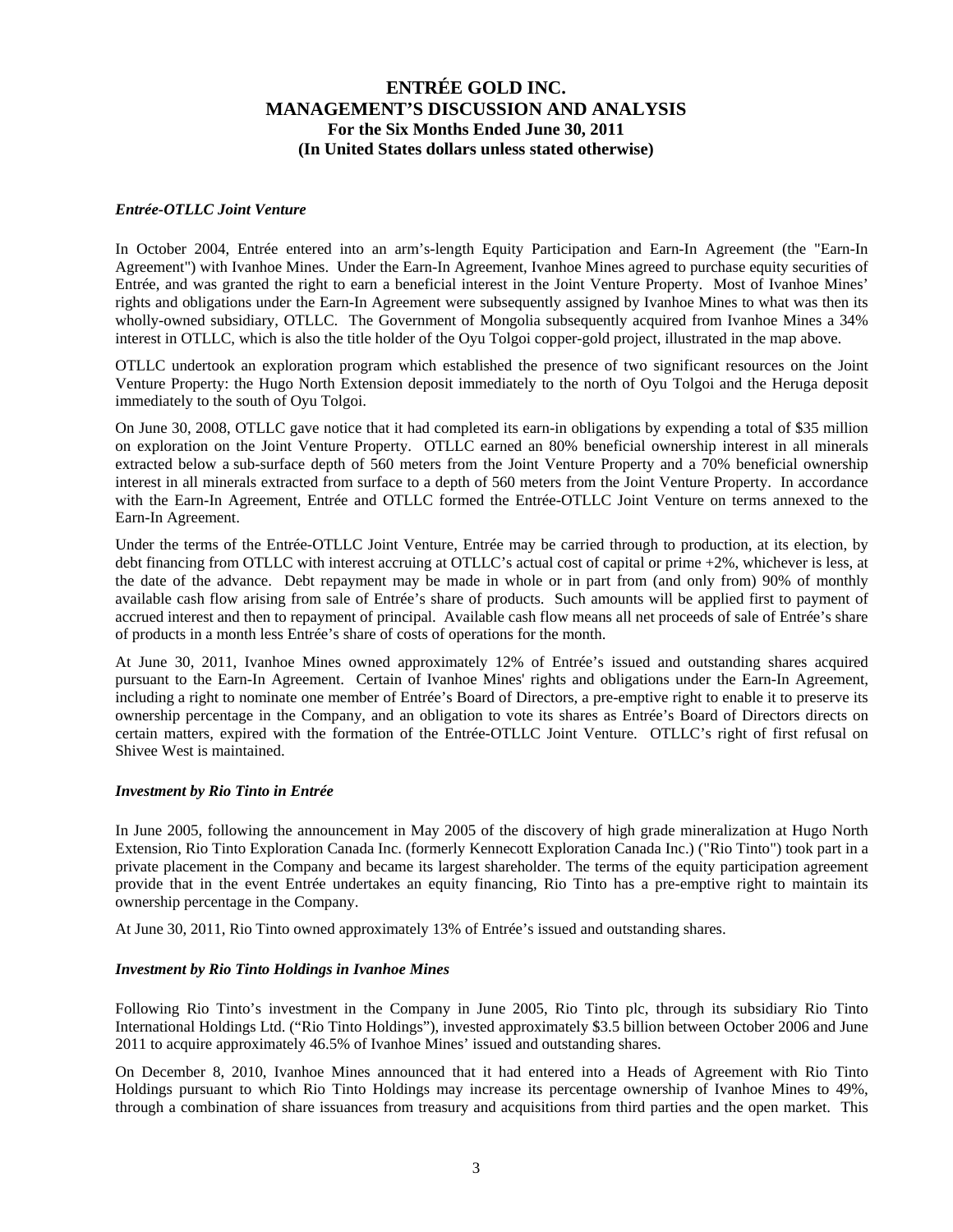may result in additional direct investments in Ivanhoe Mines of up to approximately \$1.4 billion. Rio Tinto Holdings also agreed to provide up to \$1.8 billion in interim financing. Rio Tinto Holdings can increase its ownership in Ivanhoe Mines to 49% on or before January 18, 2012.

Ivanhoe Mines announced that the agreement is intended to provide funding to complete the accelerated full-scale construction of the first phase of the Oyu Tolgoi mining complex. The parties agreed that Rio Tinto Holdings would be entitled to appoint three of the nine directors of OTLLC (with Ivanhoe Mines appointing three and the Government of Mongolia appointing three) and that Rio Tinto Holdings would assume the management of the building and operation of the Oyu Tolgoi mining complex, which includes the Heruga and Hugo North Extension deposits on the Joint Venture Property. Ivanhoe Mines will continue to directly manage ongoing exploration on the licences outside of the projected life-of-mine area, including the balance of the Joint Venture Property.

In August 2011, Rio Tinto plc announced that first ore production from the Oyu Tolgoi mining complex is forecasted to commence in late 2012 with first commercial production expected by 2013.

#### *Investment Agreement and Integrated Development Plan*

In August 2009, the Mongolian Parliament approved amendments to four laws, including the insertion of a sunset provision to cancel the three-year-old, 68% windfall profits tax on copper and gold effective January 1, 2011. These amendments allowed the Mongolian Government, Ivanhoe Mines and Rio Tinto Holdings to conclude the negotiations necessary to finalize an Investment Agreement.

In October 2009, Ivanhoe Mines, OTLLC and Rio Tinto Holdings signed the Investment Agreement with the Mongolian Government. The Investment Agreement took legal effect on March 31, 2010, and specifies that the Government of Mongolia will own 34% of the shares of OTLLC. The Investment Agreement regulates the relationship among these parties and stabilizes the long term tax, legal, fiscal, regulatory and operating environment to support the development of the Oyu Tolgoi project. The Investment Agreement contemplates the Government of Mongolia obtaining a 34% interest in the rights of OTLLC in respect of the Joint Venture Property. However, Entrée does not have any rights or benefits under the Investment Agreement, and Entrée's interest in the Joint Venture Property is not affected.

On May 11, 2010, Ivanhoe Mines released an updated mine plan or Integrated Development Plan ("IDP10") outlining the current scenario for the next phases of development and eventual open-pit and underground mining. First commercial production is expected by 2013. Current reserves and resources are sufficient to support mining for approximately 60 years. Potential exists to expand these resources, particularly on the Joint Venture Property.

IDP10 declared the first underground mineral reserves and provided an overview of the future exploration, development and production possibilities for the Hugo North deposit, including the Entrée-OTLLC Joint Venture's Hugo North Extension deposit. On June 11, 2010, the Company filed an updated NI 43-101 compliant technical report titled "Lookout Hill Property Technical Report 2010" (the "June 2010 Technical Report"). The June 2010 Technical Report is dated June 9, 2010 and was prepared by AMEC Minproc Limited ("Minproc") of Perth Australia, a "Qualified Person" as defined in NI 43-101. The June 2010 Technical Report considers the conclusions and recommendations raised within IDP10 in the context of the Company's operations.

The following information is summarized, derived or extracted from the June 2010 Technical Report. For a complete description of the assumptions, qualifications and procedures associated with the information in the June 2010 Technical Report, reference should be made to the full text of the June 2010 Technical Report, which is available for review on SEDAR at www.sedar.com.

The probable reserve for Hugo North Extension (see Table 1) totals 27 million tonnes ("Mt") grading 1.85% copper and 0.72 grams per tonne  $(\nabla g/t)$  gold. Previously reported resource estimates for Hugo North Extension and Heruga, which were reproduced in the June 2010 Technical Report, are shown in Table 2 below. The resource estimate for the Hugo North Extension deposit is effective as of February 20, 2007 and is based on drilling completed to November 1, 2006. The Heruga mineral resource estimate is effective as of March 30, 2010.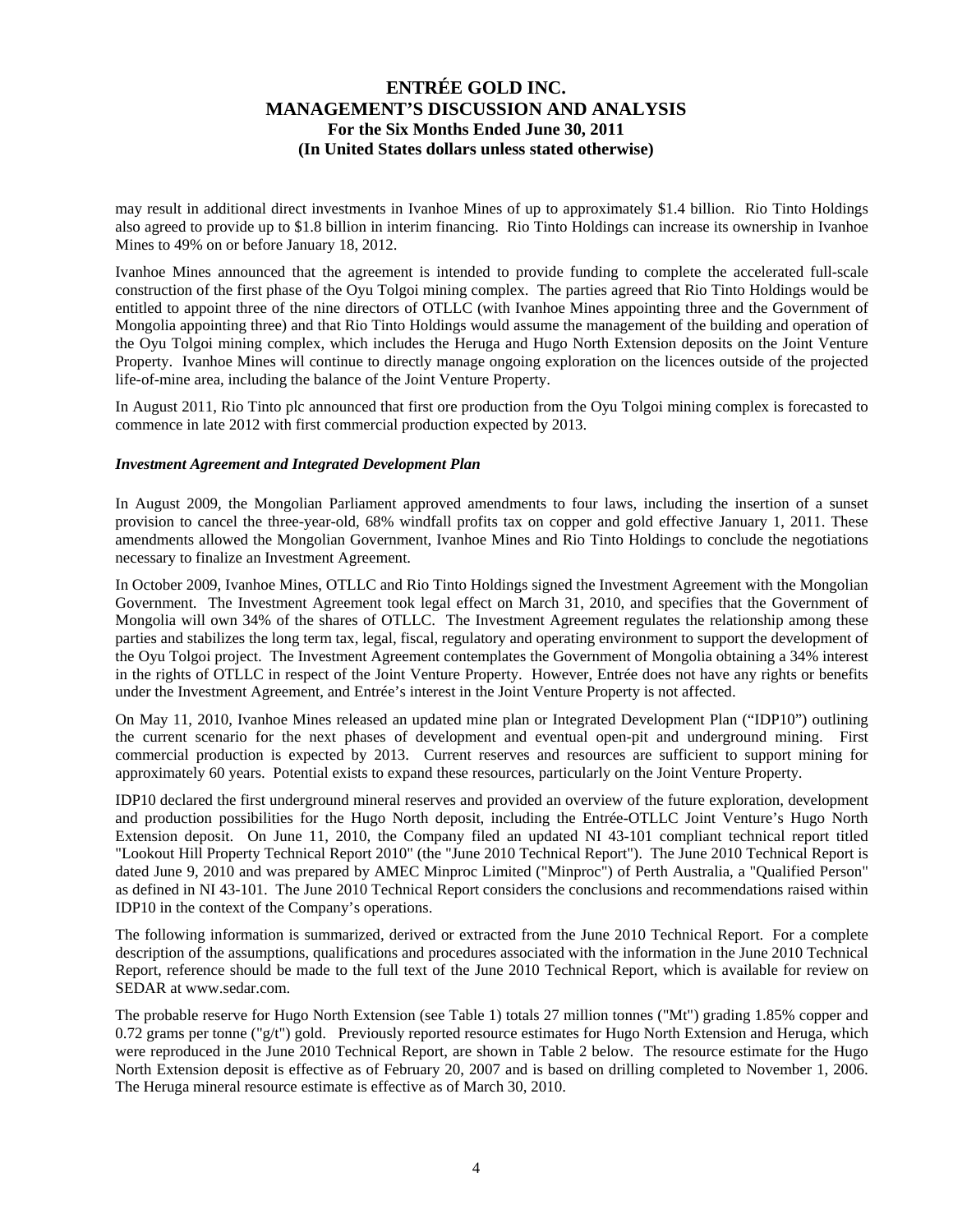| Table 1. Hugo North Extension Mineral Reserve, May 11, 2010<br>Entrée – OTLLC Joint Venture |                                                                |       |                        |      |               |           |  |  |  |
|---------------------------------------------------------------------------------------------|----------------------------------------------------------------|-------|------------------------|------|---------------|-----------|--|--|--|
| <b>Deposit</b>                                                                              | <b>NSR</b><br><b>Recovered Metal</b><br><b>Ore</b><br>Cп<br>Au |       |                        |      |               |           |  |  |  |
|                                                                                             | (US\$/t)<br>(Mt)                                               |       | $\frac{1}{2}$<br>(g/t) |      | Copper (lb)   | Gold (oz) |  |  |  |
| <b>Hugo Dummett Deposit</b>                                                                 |                                                                |       |                        |      |               |           |  |  |  |
| Probable Shivee Tolgoi                                                                      |                                                                |       |                        |      |               |           |  |  |  |
| (Hugo North Extension)                                                                      | 27                                                             | 55.57 | 1.85                   | 0.72 | 1 032 000 000 | 531 000   |  |  |  |

#### **Notes:**

- Table shows only the part of the mineral reserve on the Entrée-OTLLC Joint Venture portion of the Shivee Tolgoi licence.
- Metal prices used for calculating the Hugo North underground net smelter return (NSR) are copper \$1.50/lb, gold \$640/oz, and silver \$10.50/oz based on long term metal price forecasts at the beginning of the mineral reserve work. The analysis indicates that the mineral reserve is still valid at these metal prices.
- The NSR has been calculated with assumptions for smelter refining and treatment charges, deductions and payment terms, concentrate transport, metallurgical recoveries and royalties.
- For the underground block cave, all material within the shell has been converted to mineral reserves; this includes low grade indicated and inferred material assigned zero grade and treated as dilution.
- Only indicated resources were used to report probable reserves.
- The Entrée-OTLLC Joint Venture Property includes a portion of the Shivee Tolgoi licence and all of the Javhlant licence. Both licences are held in trust for the Entrée-OTLLC Joint Venture by Entrée. The Joint Venture Property is operated by OTLLC. OTLLC has an 80% and Entrée has a 20% beneficial ownership interest in the Joint Venture Property.
- The mineral reserves are not additive to the mineral resources.

| Table 2. Entrée-OTLLC Joint Venture Mineral Resources (0.6% CuEq cut-off), |                |        |       |             |           |                        |            |  |  |  |
|----------------------------------------------------------------------------|----------------|--------|-------|-------------|-----------|------------------------|------------|--|--|--|
| based on Technical Report March 2010                                       |                |        |       |             |           |                        |            |  |  |  |
|                                                                            |                |        |       | CuEq<br>(%) |           | <b>Contained Metal</b> |            |  |  |  |
| <b>Deposit</b>                                                             | <b>Tonnage</b> | Copper | Gold  |             | Copper    | Gold                   | CuEq       |  |  |  |
|                                                                            | (Mt)           | $($ %) | (g/t) |             | (000 lb)  | (oz)                   | (000 lb)   |  |  |  |
| <b>Hugo North Extension Deposit</b>                                        |                |        |       |             |           |                        |            |  |  |  |
| <b>Indicated Shivee Tolgoi</b>                                             |                |        |       |             |           |                        |            |  |  |  |
| (Hugo North)                                                               | 117            | 1.80   | 0.61  | 2.19        | 4 640 000 | 2 290 000              | 5 650 000  |  |  |  |
| <b>Inferred Shivee Tolgoi</b>                                              |                |        |       |             |           |                        |            |  |  |  |
| (Hugo North)                                                               | 95             | 1.15   | 0.31  | 1.35        |           | 950 000                | 2 840 000  |  |  |  |
| <b>Heruga Deposit</b>                                                      |                |        |       |             |           |                        |            |  |  |  |
| <b>Inferred</b> Heruga Javhlant                                            | 910            | 0.48   | 0.49  | 0.87        | 9 570 000 | 14 300 000             | 17 390 000 |  |  |  |

#### **Notes:**

 Copper Equivalent (CuEq) has been calculated using assumed metal prices of \$1.35/pound for copper, \$650/ounce for gold, and \$10.50 for molybdenum. The equivalence formula was calculated assuming that gold was 91% of copper recovery. CuEq was calculated using the formula:

 $CuEq = % Cu + ((g/t Au*18.98)+(Mo*0.01586))/29.76$ 

The contained copper, gold and molybdenum in the table has not been adjusted for metallurgical recovery.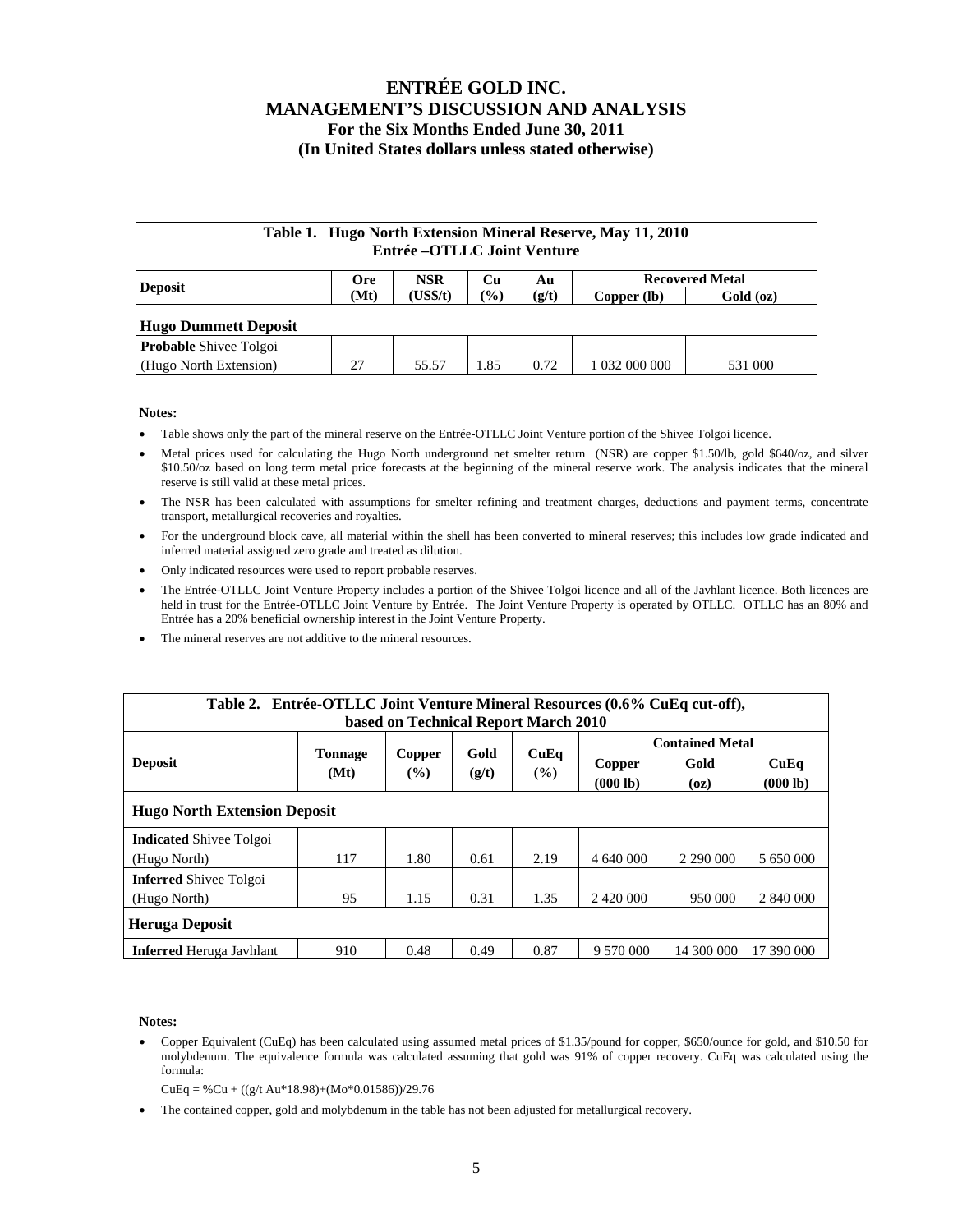- Molybdenum content in the Heruga deposit is 141 parts per million ("ppm") and is included in the calculation of CuEq.
- The 0.6% CuEq cut-off is highlighted as the base case resource for underground bulk mining.
- The mineral reserves are not additive to the mineral resources.
- Mineral resources that are not mineral reserves do not have demonstrated economic viability.
- The Entrée-OTLLC Joint Venture Property includes a portion of the Shivee Tolgoi licence and all of the Javhlant licence. Both licences are held in trust for the Entrée-OTLLC Joint Venture by Entrée. The Joint Venture Property is operated by OTLLC. OTLLC has an 80% and Entrée has a 20% beneficial ownership interest in the Joint Venture Property.

Highlights from IDP10 in relation to Entrée include:

- First reported mineral reserves on the Joint Venture Property;
- Hugo North Extension reserves have the highest value of all the Oyu Tolgoi deposits, measured as net smelter returns ("NSR");
- Development mining of Hugo North Extension (Lift 1) to begin Year 4 after commencement of production at Oyu Tolgoi with full production commencing in Year 11. Rio Tinto plc announced in August 2011 that first ore production is currently forecasted to commence in late 2012 with first commercial production expected by 2013;
- Mining of Heruga deposit as proposed in Life of Mine (LOM) Sensitivity Case could commence in Year 27;
- Other alternative mining scenarios consider earlier production from Heruga as early as Year 7;
- The Joint Venture Property is a key component of the development and potential further exploration success of the Oyu Tolgoi porphyry system;
- Commitment to ongoing exploration of the Oyu Tolgoi trend, with up to 13 kilometers of untested potential on the Joint Venture Property;
- Based on long term metal prices, Entrée's current share of reserves gives a net present value (NPV) (8%) of \$79 million while using current metal prices gives a NPV (8%) of \$134 million; and
- The conceptual LOM Sensitivity Case gives Entrée's production share using long term metal prices a NPV (8%) of \$176 million while using current metal prices gives a NPV (8%) of \$344 million.

### **UNITED STATES – ANN MASON**

Entrée has a 100% interest in the Ann Mason property which it acquired in June 2010 through the acquisition of PacMag Metals Pty Ltd (formerly PacMag Metals Limited) ("PacMag").

The following information was taken from "NI 43-101 Compliant Technical Report on the Ann Mason Property, Nevada, USA" with an effective date of March 11, 2011 (the "Technical Report 2011"). This report was prepared by Wardrop Engineering Inc. and Robert Cann, P.Geo., Entrée's Vice-President, Exploration. A copy is filed on SEDAR at www.sedar.com. Portions of the information are based on assumptions, qualifications and procedures, which are not fully described herein. Reference should be made to the full text of the Technical Report 2011.

The Ann Mason property is located seven kilometers west of the town of Yerington in central west Nevada and hosts the Ann Mason copper-molybdenum porphyry deposit. The property is defined by the mineral rights to 241 unpatented lode claims and covers a total area of approximately 1,837 hectares, on public land administered by the Bureau of Land Management.

The illustration below depicts the location of the Ann Mason property. In addition to the Ann Mason deposit, the property also hosts the Blue Hill copper oxide-sulphide target.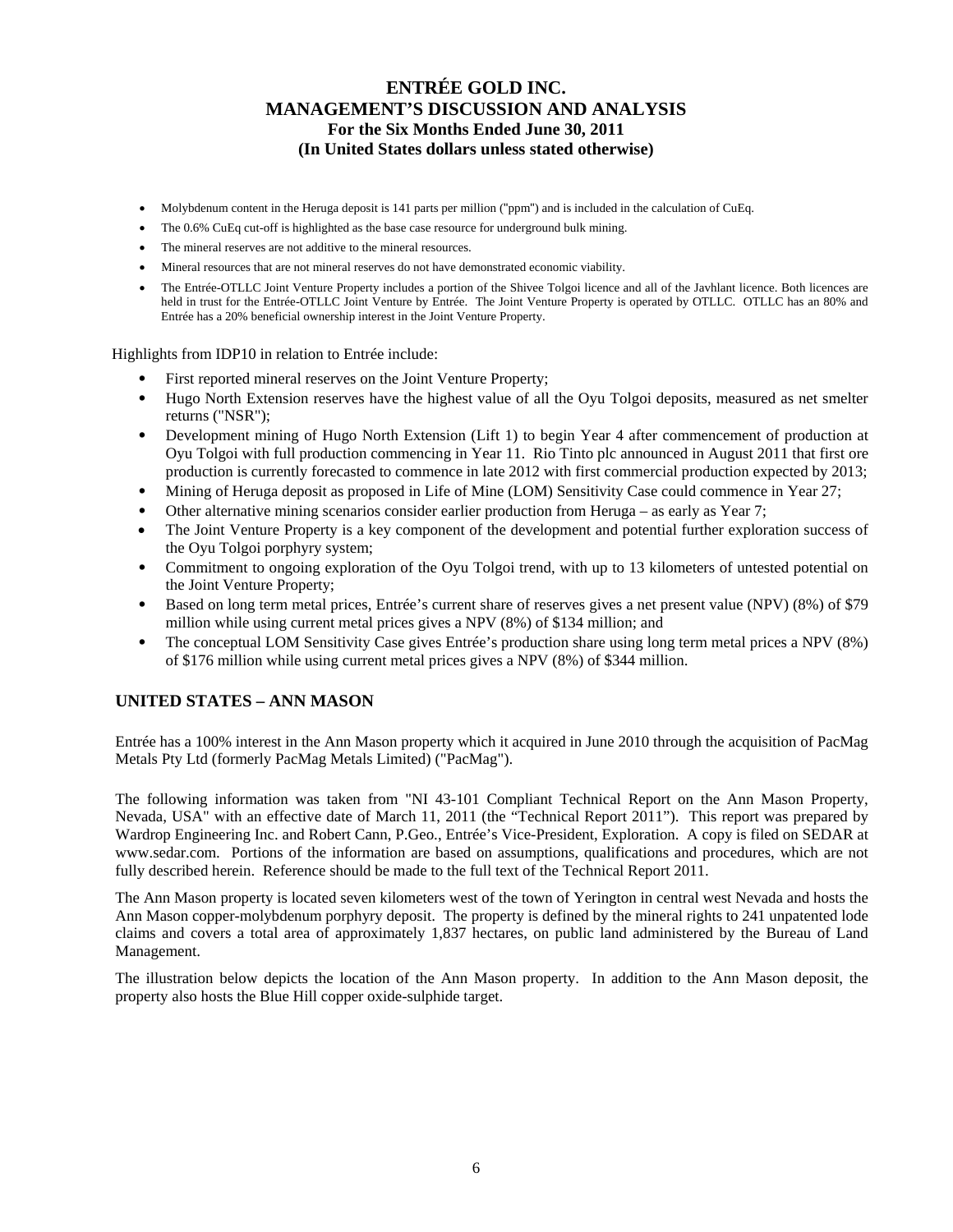

#### *Mineral Resource Estimate*

The Ann Mason deposit contains a NI 43-101 compliant inferred resource of 810.4 Mt at 0.40% copper (at a 0.30% cutoff) for 3.23 Mt of contained copper. This resource estimate is constrained using PacMag's pit shell #25 from their Whittle pit optimization run 7.

The following table summarizes the mineral resource for the Ann Mason deposit as reproduced in the Technical Report 2011. The resource estimate for the Ann Mason deposit is effective as of January 26, 2010:

| <b>Cut-off</b>      | <b>Tonnage</b>   |               |
|---------------------|------------------|---------------|
| Cu<br>$\frac{0}{0}$ | (million tonnes) | $\frac{0}{0}$ |
| >0.4                | 315.2            | 0.49          |
| >0.3                | 810.4            | 0.40          |
| √∩ ∂                | 1410.0           |               |

At a copper cut-off of 0.30%, modelled within pit shell #25, the molybdenum resource is 166 Mt at 0.01% molybdenum.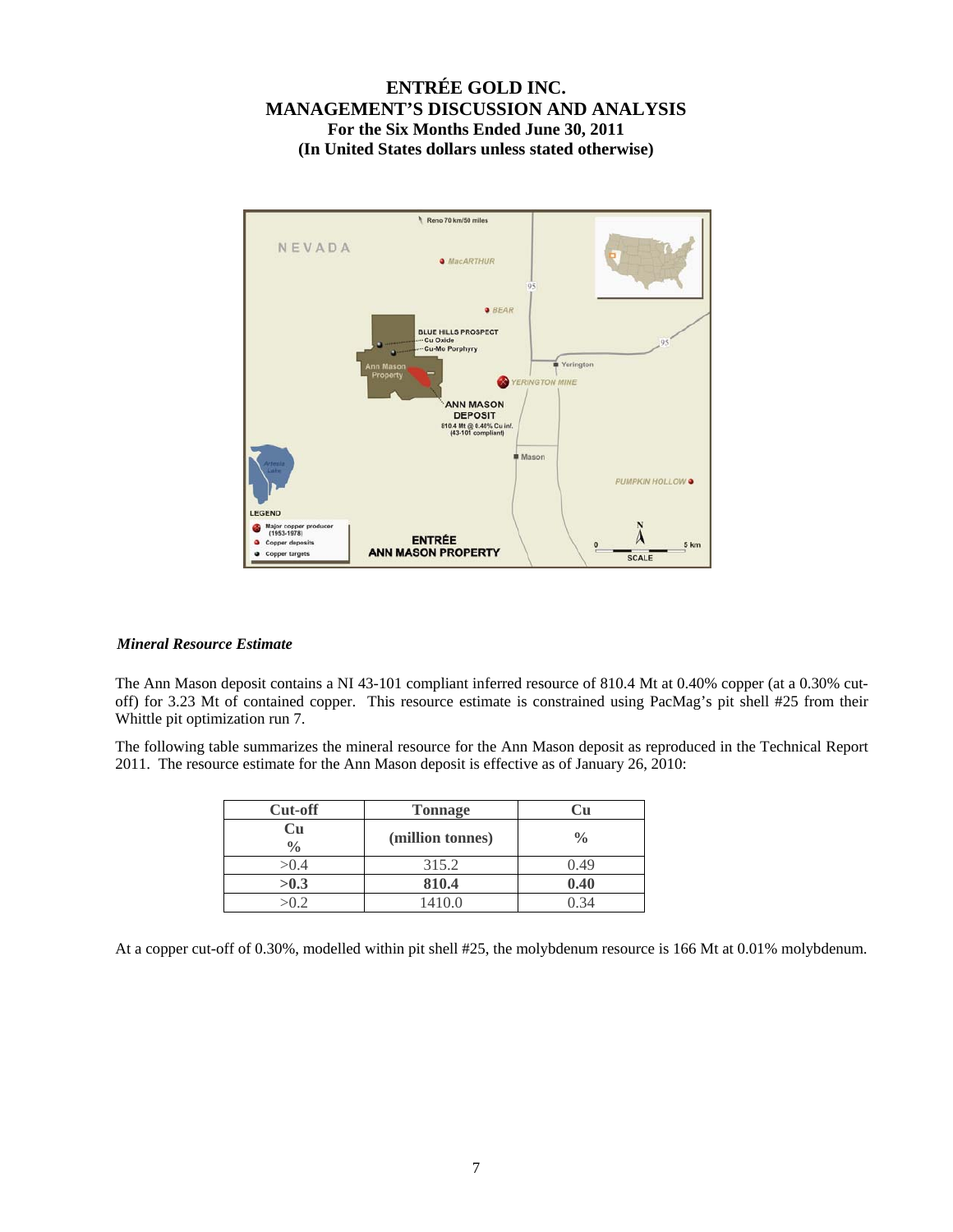# **SELECTED QUARTERLY FINANCIAL INFORMATION**

|                                       | <b>Three Months</b><br><b>Ended</b><br><b>June 30,</b><br>2011 |        | <b>Three Months</b><br><b>Ended</b><br>March 31,<br>2011 |               | <b>Three Months</b><br><b>Ended</b><br>December 31,<br>2010 | <b>Three Months</b><br><b>Ended</b><br>September 30,<br>2010 |
|---------------------------------------|----------------------------------------------------------------|--------|----------------------------------------------------------|---------------|-------------------------------------------------------------|--------------------------------------------------------------|
| <b>Total Revenues</b>                 | \$                                                             | \$     |                                                          | $\mathcal{S}$ |                                                             | \$                                                           |
| Net Loss                              | (3,617,950)                                                    |        | (5,342,265)                                              |               | (7, 942, 711)                                               | (6,547,970)                                                  |
| Net loss per share, basic and diluted |                                                                | (0.03) | (0.05)                                                   |               | (0.07)                                                      | (0.06)                                                       |
| Working capital                       | 13,471,418                                                     |        | 17,021,575                                               |               | 21,268,201                                                  | 25,304,804                                                   |
| Total assets                          | 74,086,807                                                     |        | 79,223,409                                               |               | 81,359,098                                                  | 83,413,217                                                   |
| Total long term liabilities           | 14,859,171                                                     |        | 16, 341, 389                                             |               | 16,158,190                                                  | 16,962,669                                                   |
|                                       |                                                                |        |                                                          |               |                                                             |                                                              |
|                                       | <b>Three Months</b><br><b>Ended</b><br><b>June 30,</b><br>2010 |        | <b>Three Months</b><br><b>Ended</b><br>March 31,<br>2010 |               | <b>Three Months</b><br><b>Ended</b><br>December 31,<br>2009 | <b>Three Months</b><br><b>Ended</b><br>September 30,<br>2009 |
| <b>Total Revenues</b>                 | \$                                                             | S      |                                                          | \$            |                                                             | \$                                                           |
| Net Loss                              | (3,422,563)                                                    |        | (2,156,164)                                              |               | (6,039,776)                                                 | (3,620,927)                                                  |
| Net loss per share, basic and diluted |                                                                | (0.04) | (0.02)                                                   |               | (0.06)                                                      | (0.04)                                                       |
|                                       | 29,993,306                                                     |        | 40,301,422                                               |               | 40,874,503                                                  | 41,729,183                                                   |
| Working capital<br>Total assets       | 85,446,604                                                     |        | 45,263,909                                               |               | 45,804,120                                                  | 45,240,905                                                   |

(1) Working Capital is defined as Current Assets less Current Liabilities.

The increase in net loss to \$8,960,215 in the six months ended June 30, 2011 compared to the prior year is the result of increased mineral exploration expenses further described below, increased spending by the Entrée-OTLLC Joint Venture resulting in increased losses from equity investee, and increased general and administrative expenses due to higher legal fees, audit fees, and payroll and consulting expenses due in part to increased operational requirements following the acquisition of PacMag. The decrease in working capital is primarily the result of cash used in operations during the six months ended June 30, 2011 combined with approximately \$7,388,000 of cash consideration and transaction costs paid as part of the PacMag acquisition. The decrease in total assets over the prior year is the net effect of a decrease in working capital described above and the decrease in investments due to the sale of the Australian listed securities. The decrease in long term liabilities over the prior year is due primarily to future income tax recovery for the period.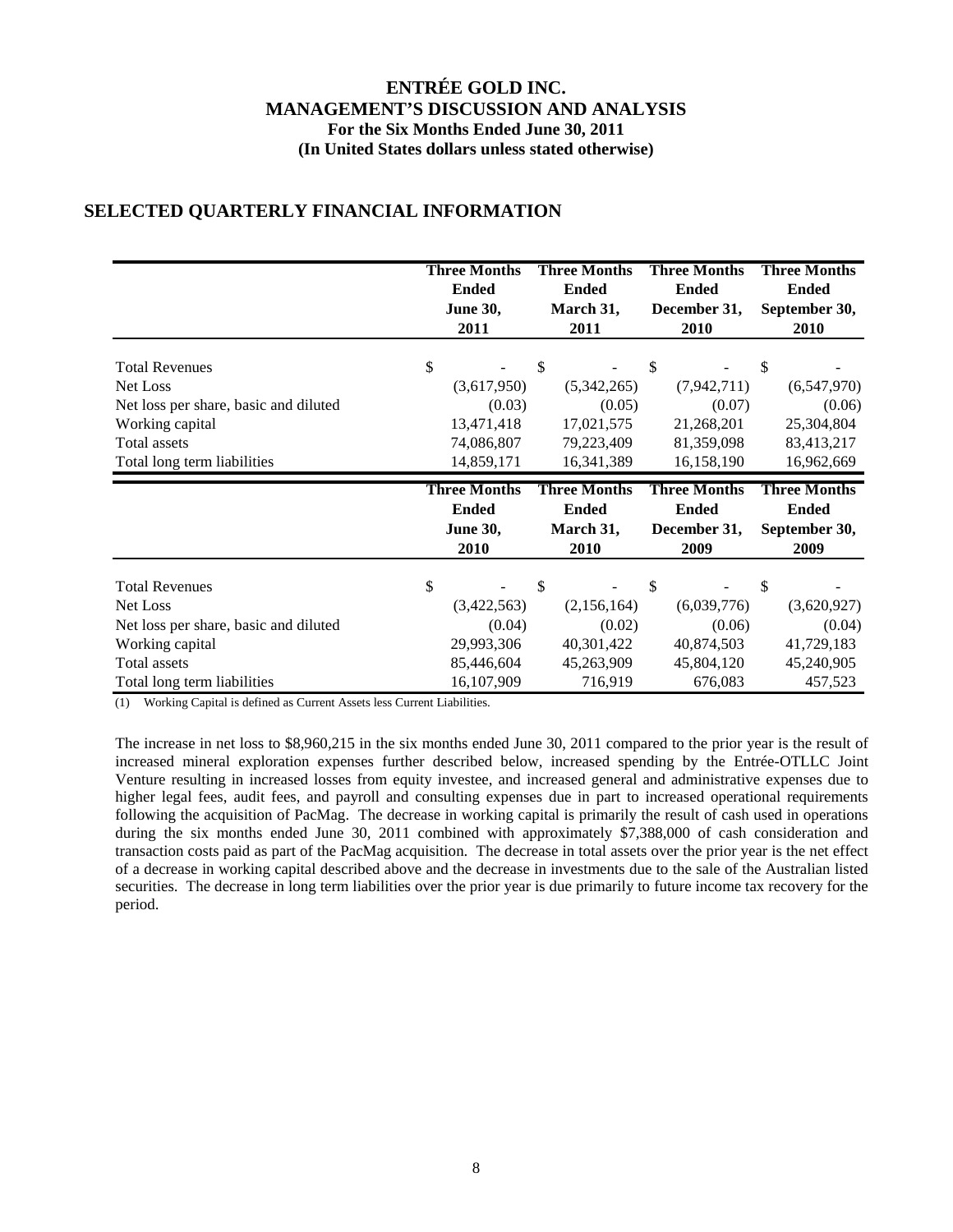### **REVIEW OF OPERATIONS**

Results of operations are summarized as follows:

|                                           | <b>Three Months</b><br><b>Ended</b><br><b>June 30,</b><br>2011 |               | <b>Three Months</b><br><b>Ended</b><br><b>June 30,</b><br>2010 |     | <b>Six Months</b><br><b>Ended</b><br><b>June 30,</b><br>2011 |    | <b>Six Months</b><br><b>Ended</b><br><b>June 30,</b><br>2010 |
|-------------------------------------------|----------------------------------------------------------------|---------------|----------------------------------------------------------------|-----|--------------------------------------------------------------|----|--------------------------------------------------------------|
| Mineral property interests                | \$<br>5,698,144                                                | <sup>\$</sup> | 2,511,312                                                      | -S  | 9,298,385                                                    | -S | 3,619,676                                                    |
| General and administrative                | 1,713,002                                                      |               | 769,300                                                        |     | 3,081,600                                                    |    | 1,796,726                                                    |
| Loss from equity investee                 | 645,264                                                        |               | 153,177                                                        |     | 1,289,608                                                    |    | 195,788                                                      |
| Stock-based compensation                  | 138,077                                                        |               |                                                                |     | 683,046                                                      |    |                                                              |
| Depreciation                              | 50,083                                                         |               | 39,338                                                         |     | 106,563                                                      |    | 78,763                                                       |
| Interest income                           | (94, 921)                                                      |               | (50, 564)                                                      |     | (150, 288)                                                   |    | (112, 226)                                                   |
| Future income tax recovery                | (2,257,762)                                                    |               | $\overline{\phantom{a}}$                                       |     | (3,074,762)                                                  |    |                                                              |
| Gain on sale of mineral property interest | (125,916)                                                      |               | $\overline{\phantom{a}}$                                       |     | (125, 916)                                                   |    |                                                              |
| Gain on sale of investments               | (2,148,021)                                                    |               |                                                                |     | (2,148,021)                                                  |    |                                                              |
| Net loss                                  | \$<br>3,617,950                                                | S             | 3,422,563                                                      | \$. | 8.960.215                                                    | -S | 5.578.727                                                    |

Mineral properties expenditures are summarized as follows:

|                                              | <b>Three Months</b><br><b>Three Months</b><br><b>Six Months</b><br><b>Ended</b><br><b>Ended</b><br><b>Ended</b><br><b>June 30,</b><br><b>June 30,</b><br><b>June 30,</b><br><b>2010</b><br>2011<br>2011 |                                  | <b>Six Months</b><br><b>Ended</b><br><b>June 30,</b><br><b>2010</b> |                                       |    |                                      |  |                                 |
|----------------------------------------------|---------------------------------------------------------------------------------------------------------------------------------------------------------------------------------------------------------|----------------------------------|---------------------------------------------------------------------|---------------------------------------|----|--------------------------------------|--|---------------------------------|
| <b>US</b><br>Mongolia<br>Other               | \$                                                                                                                                                                                                      | 4,628,089<br>1,009,271<br>60.784 | -S                                                                  | 705,467<br>1,516,764<br>289,081       | S  | 7,663,795 \$<br>1,508,566<br>173,445 |  | 947,410<br>2,087,603<br>584,663 |
| Total costs<br>Less stock-based compensation |                                                                                                                                                                                                         | 5,698,144<br>-                   |                                                                     | 2,511,312<br>$\overline{\phantom{0}}$ |    | 9,345,806<br>(47, 421)               |  | 3,619,676                       |
| Total expenditures, cash                     | S                                                                                                                                                                                                       | 5.698.144                        | S                                                                   | 2,511,312                             | æ, | 9,298,385                            |  | 3,619,676                       |

## **MONGOLIA**

### **Lookout Hill – Joint Venture Property**

Since formation, and as of June 30, 2011, the Entrée-OTLLC Joint Venture had expended \$14.7 million to advance the project. Under the terms of the Entrée-OTLLC Joint Venture, OTLLC contributed on Entrée's behalf the required cash participation amount of \$2.94 million, equal to 20% of the \$14.7 million incurred to date, plus interest at prime plus 2%.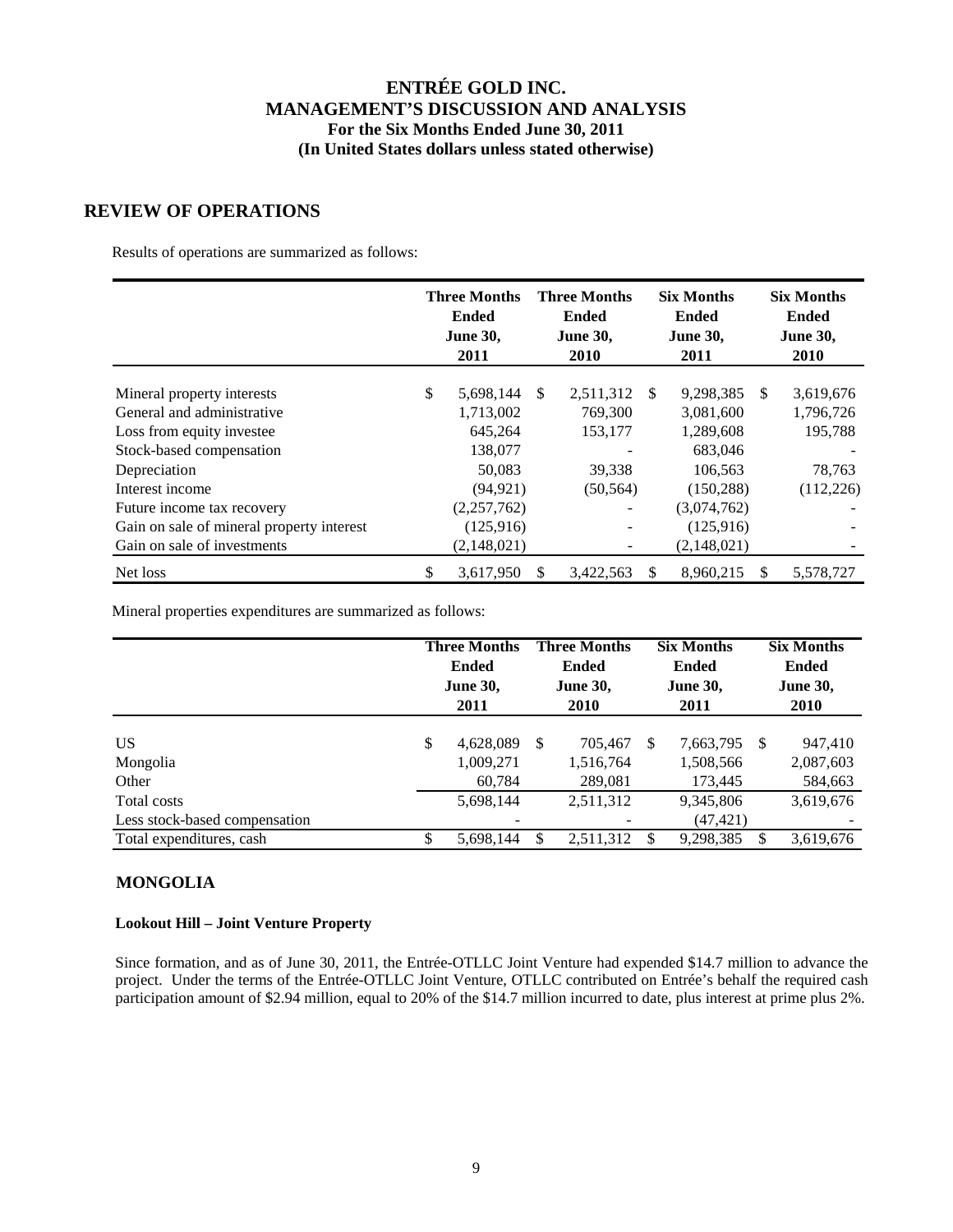#### **Lookout Hill - Shivee West**

Entrée has a 100% beneficial interest in the western portion of the Shivee Tolgoi mining licence (Shivee West).

For 2011, Entrée's work program consists of geological and geophysical surveying, to be followed by reverse circulation (RC) or core drilling. Field work commenced in mid-May. A 1,670 line-kilometer detailed magnetic survey has been completed and covers a belt of rocks which demonstrate similarities to the Devonian-aged units that host the Oyu Tolgoi deposits.

#### **Togoot**

Entrée's 100% owned, 14,031 hectare Togoot mining licence was issued by the Mineral Resources Authority of Mongolia on June 24, 2010. Since 2008, three coal targets have been discovered on the Togoot licence: Nomkhon Bohr, Coking Flats and Khar Suul. These discoveries form part of the rich Permian-age coal basin of Southern Mongolia, which includes Tavan Tolgoi, located approximately 75 kilometers to the northwest of Togoot.

To May 2009, over 15,000 meters of drilling had been completed on coal targets on the Togoot licence, primarily at Nomkhon Bohr. Nomkhon Bohr lies adjacent to the northern boundary of the licence. No additional drilling was conducted in 2010. As a condition to the grant of the mining licence, Entrée was required to prepare a feasibility study on the Nomkhon Bohr target. The feasibility study was approved by the Mongolian Mineral Resource Council on January 14, 2011. Ivanhoe Mines maintains a right of first refusal on the licence.

For the three months ended June 30, 2011, Shivee West and Togoot expenses were \$1,009,271 compared to \$1,516,764 during the three months ended June 30, 2010. For the six months ended June 30, 2011, Shivee West and Togoot expenses were \$1,508,566 compared to \$2,087,603 during the six months ended June 30, 2010. The higher expenses in 2010 resulted from a broader drill program on Shivee West compared to 2011 and no drilling activity on Togoot during the six months ended June 30, 2011.

### **UNITED STATES**

In addition to its Ann Mason property, the Company has direct and indirect interests in non-material properties in Nevada, Arizona, New Mexico and North Dakota.

#### **Ann Mason, Nevada**

The Ann Mason property is Entrée's most advanced project outside of Mongolia. Entrée has a 100% interest in the Ann Mason property which it acquired in June 2010 through the acquisition of PacMag.

Entrée released a resource estimate on the Ann Mason copper deposit in January 2010, which was reproduced in the Technical Report 2011. The Ann Mason deposit is estimated to contain an inferred resource of 810.4 Mt grading 0.40% copper, using a 0.30% copper cut-off. Accompanying molybdenum is estimated at 165.9 Mt at a grade of 0.01% molybdenum. Based on these figures, the Ann Mason deposit contains approximately 7.1 billion pounds of copper. The property also hosts the Blue Hill copper oxide target which is located approximately three kilometers northwest of the Ann Mason deposit.

Since its acquisition of the Ann Mason property, Entrée has expended \$8.3 million on the property including \$4.3 million in the period ended June 30, 2011. To June 30, 2011, the Company had completed 11 diamond drill holes totalling 12,940 meters, including step out holes, to explore the potential for zones of higher grade mineralization for extensions west of the currently defined Ann Mason resource, and infill drilling to increase resource confidence. In addition, the Company completed detailed geochemical sampling, RC and diamond drilling to test the extent of shallow oxide copper mineralization in the Blue Hill copper oxide zone, which straddles the western boundary of the Ann Mason property.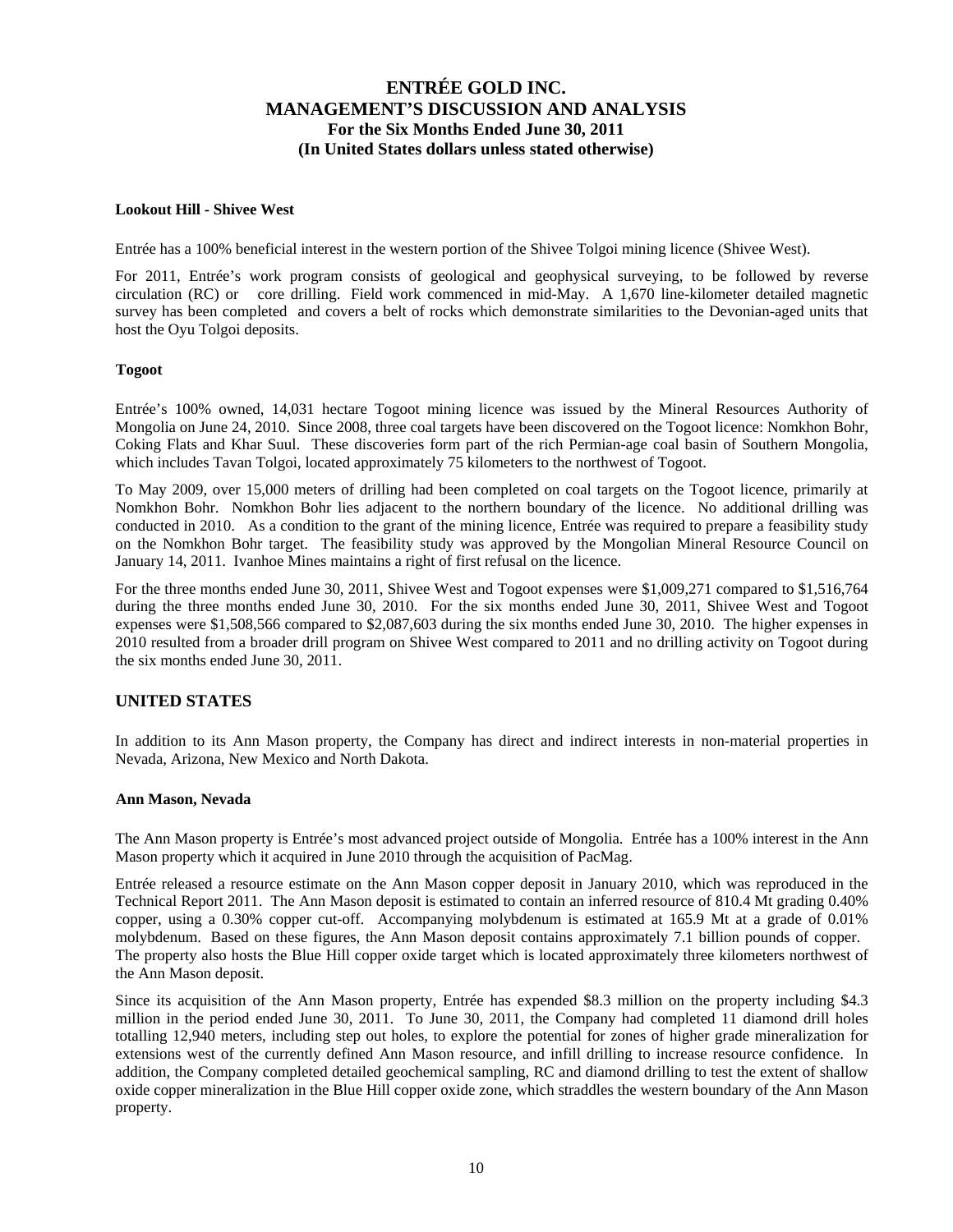Core drilling commenced at Ann Mason in late 2010. The first hole (EG-AM-10-001) was completed mid-December and in early February, the Company released results for this hole which included 988 meters averaging 0.31% copper. At the end of March 2011, the Company had completed three additional holes (for a total of four holes and 6,593 meters) at Ann Mason. Results for holes EG-AM-10-002, 003 and 004 were released on April 29, 2011. Highlights from this drilling included 584 meters of 0.34% copper in Hole 002 and 124 meters of 0.58% copper in Hole 003. The results from holes 003 and 004 indicated that mineralization is present 100 meters westward and deeper by 200 meters, which can be confirmed once an updated resource estimate is prepared. The Company currently has two core rigs working at Ann Mason.

RC drilling was completed at Blue Hill between August and September, 2010 (fourteen holes totalling 2,366 meters) and May and June 2011 (ten holes totalling 1,901 meters). Significant oxide copper is present in EG-BH-10- 001/003/008/009 and 011 and in EG-BH-11-022 to 024, 026/027, and 029/030. Significant molybdenum was also present in Hole 005 and Hole 009. Oxide copper is present up to a depth of 185 meters (average approximately 125 meters) and over a 650 meter by 500 meter circular area on the west side (below) the eroded Blue Hill Fault ("BHF"). The copper oxide zone is still open to the northwest and southeast.

Sulphide copper mineralization at the bottom of drill holes EG-BH-10-001 to 003, 005, 008 to 010, 015 and 016 indicates the Blue Hill porphyry-style sulphide mineralization (first discovered in PacMag holes BH08001 and BH08003) might be extended 1,000 meters or more to the southwest of the two discovery holes. The Blue Hill sulphide mineralization remains open to the northeast, southeast and at depth.

Between February and June 2011, the Company completed six diamond drill holes (EG-BH-11-015 to 019 and 021) totalling 2,557 meters at Blue Hill. Four holes in the oxide zone provided important geotechnical, structural and assay data. All four holes returned significant oxide copper. Two additional diamond holes were drilled east of the oxide zone to test deeper sulphide copper potential. Assay results from these deeper holes are pending.

Permitting has been completed to expand the approved area of operations so additional drilling can be completed to the southwest of the Blue Hill area.

For the three months ended June 30, 2011, Ann Mason expenses were \$4,326,384 compared to \$Nil during the three months ended June 30, 2010. For the six months ended June 30, 2011, Ann Mason expenses were \$6,731,394 compared to \$Nil during the six months ended June 30, 2010.

### **Blackjack and Roulette, Nevada**

The Company's Blackjack property in Yerington, Nevada, is comprised of 466 unpatented lode claims and is directly adjacent to the Ann Mason property. 226 of the claims are subject to an underlying mining lease and option to purchase agreement with two individuals. The underlying agreement provides for an option to purchase the claims for \$500,000, a 3% NSR royalty (which may be brought down to a 1% NSR royalty for \$2 million) and annual advance minimum royalty payments of \$27,500 commencing in June, 2011 and continuing until the commencement of sustained commercial production.

The Company acquired a 51% interest in the Blackjack property from Honey Badger Exploration Inc. ("Honey Badger") on August 26, 2010, by incurring expenditures of \$900,000 on the property, issuing 37,500 shares and reimbursing Honey Badger for up to \$206,250 of expenditures previously incurred on the property. The Company acquired the remaining 49% interest in the property from Honey Badger on July 27, 2011, by issuing 550,000 shares and paying \$650,000 to Honey Badger.

In September 2009, Entrée entered into an agreement with a wholly-owned subsidiary of Eurasian Minerals Inc. ("Eurasian Minerals"), pursuant to which Entrée may acquire up to an 80% interest in the Roulette property, which adjoins the Blackjack property to the south and the Ann Mason property to the west. Under the terms of the agreement, Entrée may acquire an 80% interest in the Roulette property by incurring expenditures of \$1,000,000, making cash payments of \$140,000 and issuing 85,000 shares of the Company within three years. To date, Entrée has incurred minimum expenditures of \$300,000, made cash payments totaling \$90,000 and issued 72,500 shares.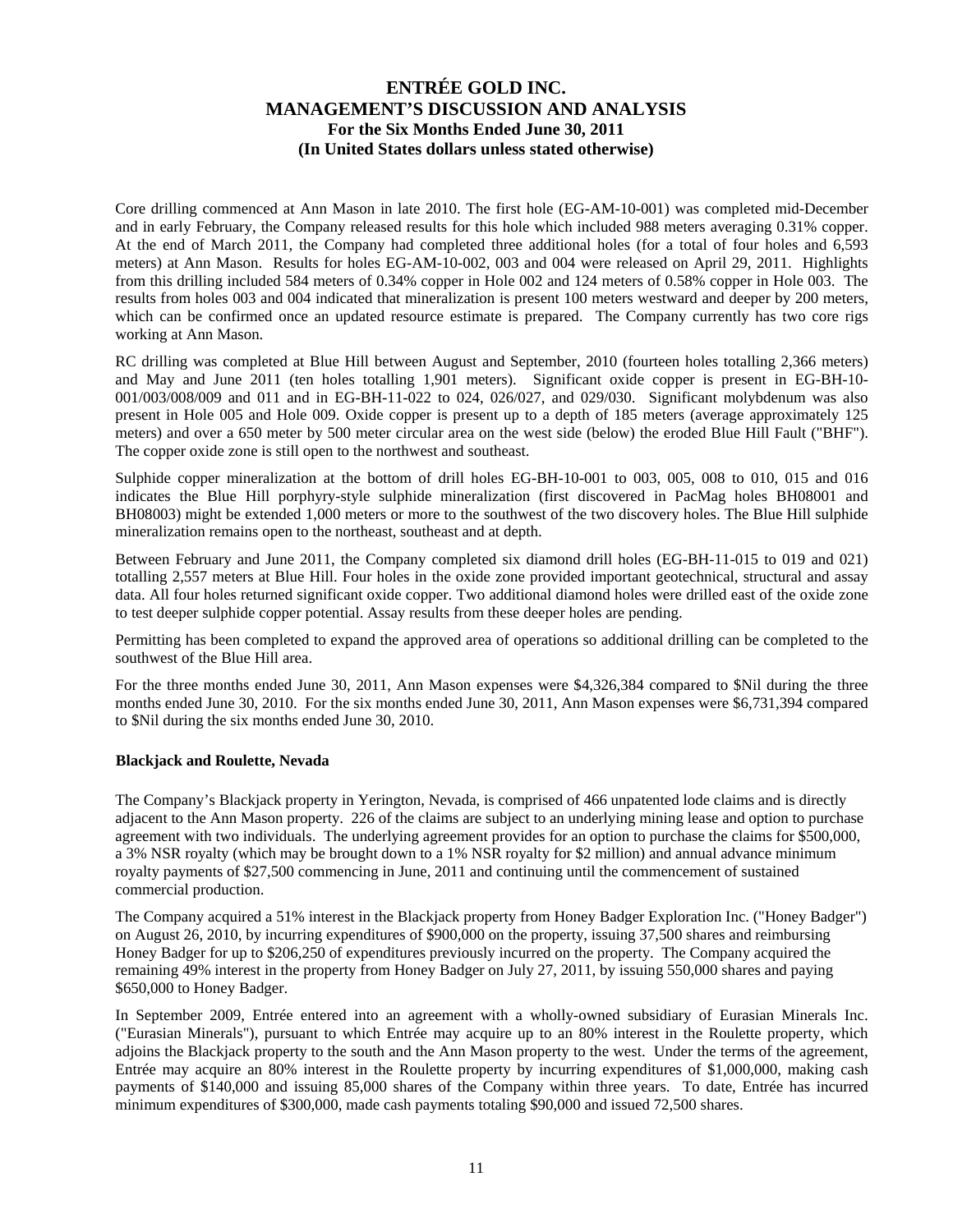For the three months ended June 30, 2011, Blackjack expenses were \$86,341 compared to \$485,309 during the three months ended June 30, 2010. For the six months ended June 30, 2011, Blackjack expenses were \$105,365 compared to \$536,255 during the six months ended June 30, 2010.

For the three months ended June 30, 2011, Roulette expenses were \$27,810 compared to \$138,209 during the three months ended June 30, 2010. For the six months ended June 30, 2011, Roulette expenses were \$40,579 compared to \$154,406 during the six months ended June 30, 2010.

#### **Lordsburg and Oak Grove, New Mexico**

In June 2007, the Company entered into an agreement with Empirical Discovery LLC ("Empirical") to explore for and develop porphyry copper targets in southeastern Arizona and southwestern New Mexico. Two targets are currently being explored – the Lordsburg property in New Mexico, and the Oak Grove property, which is located approximately 45 kilometers northeast of Lordsburg. Under the terms of the agreement, as amended, Entrée has the option to acquire up to a 100% interest in either or both of the properties by incurring exploration expenditures of \$1.9 million and issuing 300,000 shares by August 9, 2012. In addition, for each property that Entrée wishes to acquire an interest in, it must incur all additional exploration expenditures necessary to produce a NI 43-101 compliant resource estimate and complete a scoping study on that property. If Entrée fulfills all of its obligations on a property, Empirical may elect within 90 days to retain a 20% participating interest or convert to a 2% NSR royalty, half of which may be purchased by Entrée for \$2 million. To date, the Company has incurred minimum expenditures of \$900,000 and issued 150,000 shares under the agreement.

Work on the 1,435 hectare Oak Grove property to date has consisted of permitting, negotiation of access agreements, a 17 kilometer induced polarization (IP) survey and a 50 kilometer magnetic survey. The work defined moderate chargeability anomalies associated with a strong, circular magnetic feature. The target will be drill tested late-2011.

The Lordsburg claims cover 2,013 hectares adjacent to the historic Lordsburg copper-gold-silver district in New Mexico. Drilling at Lordsburg has been successful in discovering a new porphyry copper-gold occurrence in an area previously known only for vein-style gold mineralization. No field work was completed at Lordsburg in 2010 or during the six month ended June 30, 2011; however, Entrée is currently applying for an expanded drill permit. Future drilling will be directed towards expanding the existing drill defined copper and gold zone.

For the three months ended June 30, 2011, expenses incurred on the Lordsburg, Oak Grove and other Empirical targets were \$45,424 compared to \$53,126 during the three months ended June 30, 2010. For the six months ended June 30, 2011, expenses incurred on the Lordsburg, Oak Grove and other Empirical targets were \$79,544 compared to \$120,312 during the six months ended June 30, 2010. Limited work was completed on the Lordsburg property during the first half of 2011.

#### **Bisbee, Arizona**

In January 2008, the Company entered into a second agreement with Empirical on similar terms to explore for buried porphyry copper targets in an area north of Bisbee, Arizona.

A \$610,000 exploration program designed to test the Dixie and Abbot targets commenced in 2010 and continued in the first quarter of 2011. As at the end of the period ended March 31, 2011, the Company had completed two planned holes at Bisbee for a total of 2,179 meters. Neither of these holes intersected significant economic mineralization and no further work is contemplated. In April 2011, the Company gave notice to Empirical that it wished to terminate the Bisbee agreement.

For the three months ended June 30, 2011, Bisbee expenses were \$86,493 compared to \$28,823 during the three months ended June 30, 2010. For the six months ended June 30, 2011, Bisbee expenses were \$634,055 compared to \$136,437 during the six months ended June 30, 2010. The higher expenses in 2011 resulted from an earlier start in drilling.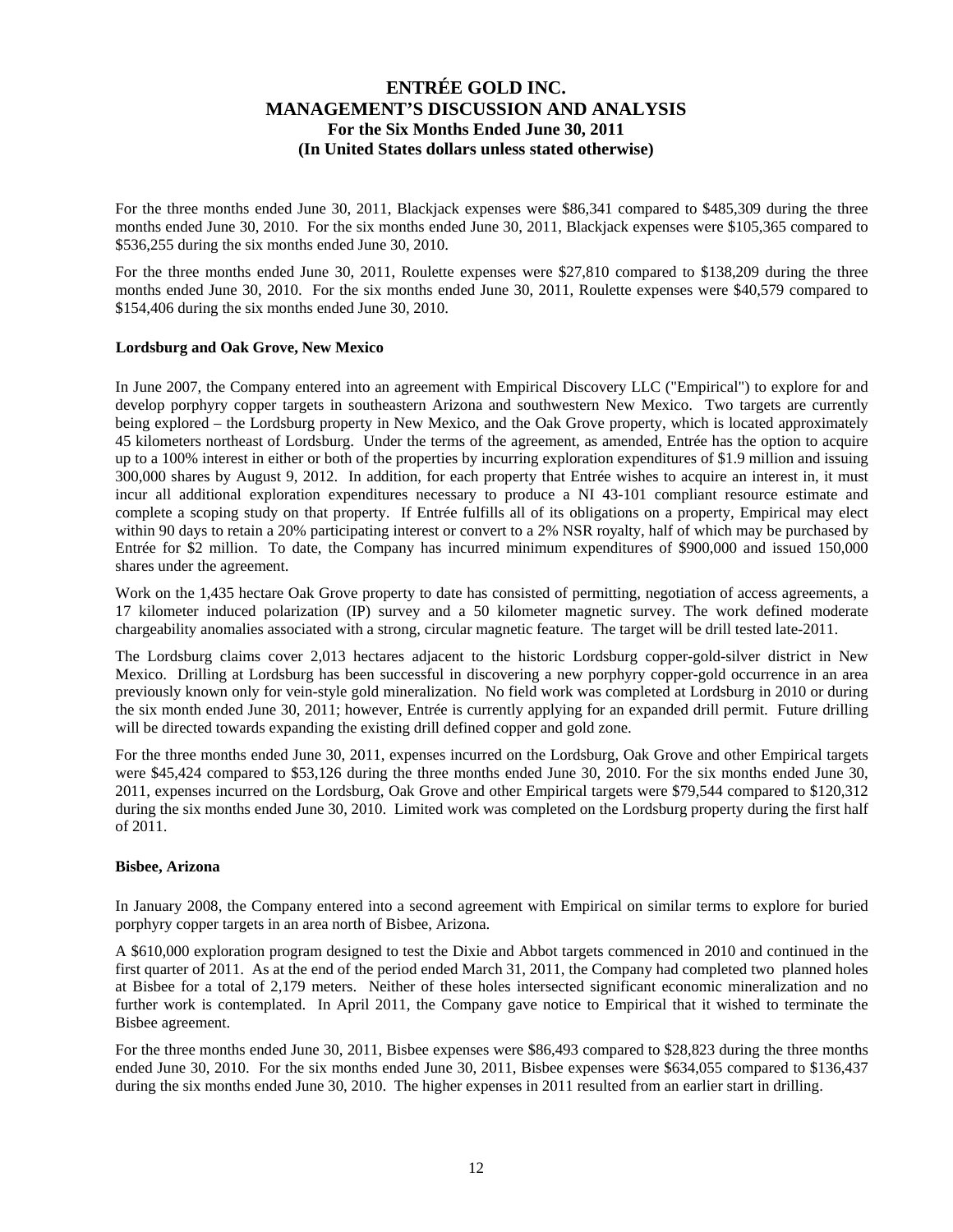#### **Shamrock, Nevada**

The Shamrock property was acquired on June 30, 2010 through the acquisition of PacMag. The Shamrock property is a copper skarn exploration target located in the Yerington copper porphyry district in western Nevada. The Company has an exploration and option agreement to explore for and develop the 13 patented and 23 unpatented lode mining claims with an option to purchase a 100% interest in the claims for \$300,000 payable in three equal \$100,000 tranches on September 12, 2010, 2011 and 2012. The Company made the initial \$100,000 payment on September 12, 2010.

### **Eagle Flats, Nevada**

On March 25, 2011, the Company entered into a mining lease and option to purchase agreement with respect to 58 unpatented lode claims, 65 kilometers east of Yerington, in Mineral County, Nevada. Under the agreement, as amended, the Company may lease the claims for combined payments of \$125,000 over five years, and must reimburse \$30,000 in property and recording costs. The Company has an option to purchase the claims for \$500,000, subject to a 2% NSR royalty which may be bought down to a 1% NSR royalty for \$500,000. After the fifth anniversary, the Company must pay \$40,000 per year, either as a lease payment or an advanced royalty payment, depending on whether the option has been exercised. Advanced royalty payments will be credited against future NSR royalty payments.

#### **Sentinel, North Dakota**

The Sentinel uranium exploration property is located in southwest North Dakota. The property consists of a mineral lease of approximately 2,100 hectares which includes the Church uranium deposit, and two nearby non-contiguous prospecting permits covering approximately 1,160 hectares. The lease agreement is for a twenty year term ending on June 30, 2027. It provides for cumulative payments totaling approximately \$180,000 to June 30, 2013 (\$5.00 per acre of lands per year). Thereafter, if paying production has not been established, the agreement provides for payments of \$10.00 per acre of lands per year until June 30, 2017, after which the annual payment becomes the greater of \$225,000 or a 4% royalty on gross proceeds from molybdenum and uranium sales.

#### **Meadow Valley, Arizona**

The Meadow Valley property consists of 44 unpatented mining claims staked by the Company. A lease agreement with Minquest Inc. on six adjoining claims was terminated by the Company on June 28, 2011. The Meadow Valley property is an early stage exploration project within the Laramide porphyry copper province in Arizona.

#### **Rainbow Canyon, Nevada**

The Rainbow Canyon property is an early stage epithermal gold project consisting of 50 unpatented lode mining claims in Nevada. On June 13, 2011, the Company sold its 100% interest in the property to Acrex Ventures Ltd. ("Acrex"), for \$125,000 and a 3% NSR royalty, which may be bought down to a 1% NSR royalty for \$1 million. Acrex is realted to the Company by way of a common director.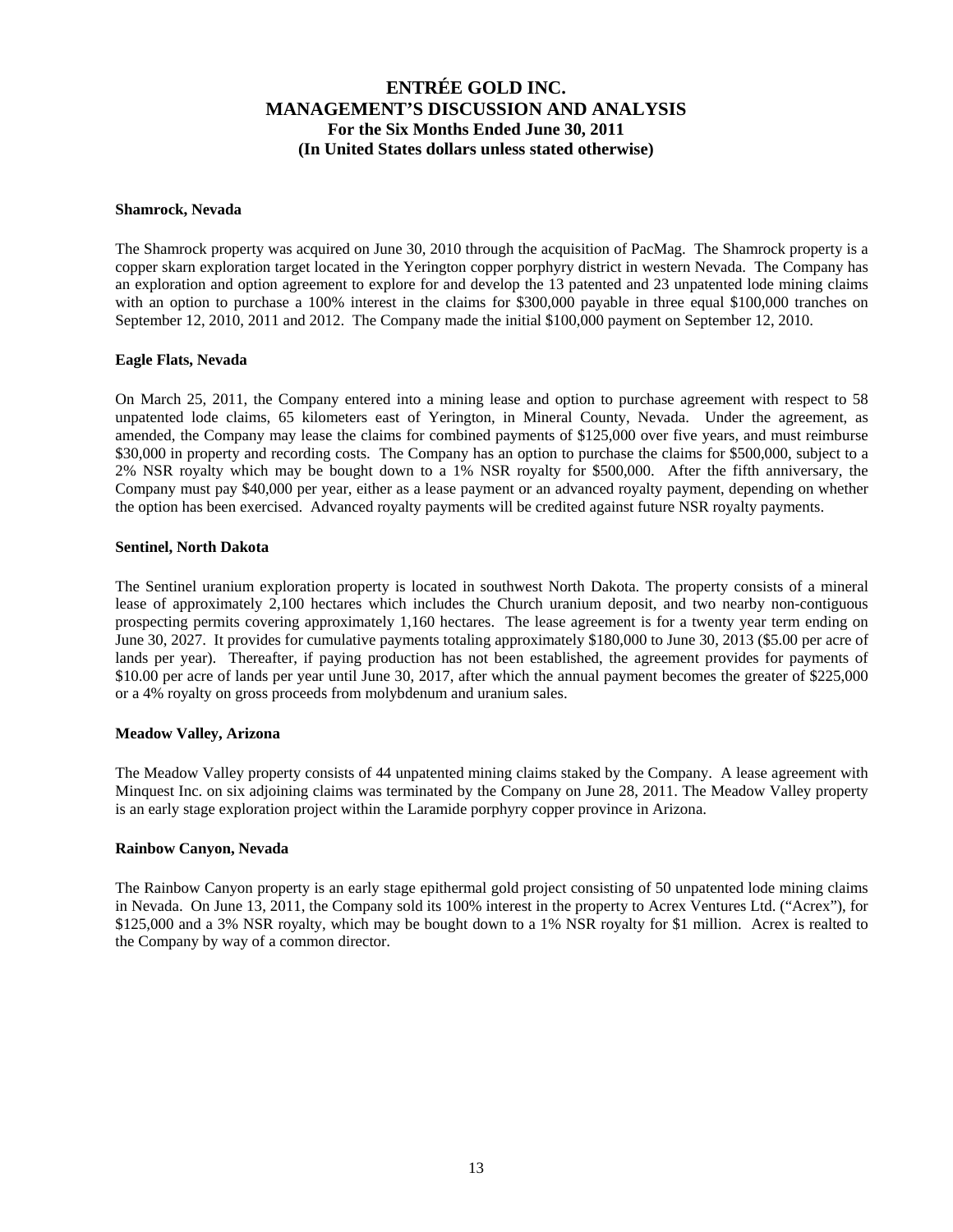### **AUSTRALIA**

#### **Blue Rose Joint Venture**

The Company has a 51% interest in the Blue Rose copper-gold-molybdenum joint venture property, with Giralia Resources Pty Ltd, now a subsidiary of Atlas Iron Limited (ASX:AGO) ("Atlas"), retaining a 49% interest. The joint venture covers exploration license EL 3848 in the Olary Region of South Australia, 300 kilometers north-northeast of Adelaide. Magnetite iron formations occur in the southern portion of this 1,000 square kilometer tenement and a zone of copper oxide mineralization has been outlined in the north-central area of the tenement.

In September 2010, the joint venture entered into an agreement with Bonython Metals Group Pty. Ltd. ("BMG"), a private Australian resource company. BMG purchased 100% of the iron ore rights on the joint venture property in exchange for 6% of BMG's future issued capital. Should BMG convert to a public company by September 25, 2012, BMG will exchange the joint venture's shares in the private company for 6% of the initial public offering on the day of listing. Should BMG fail to publicly list its shares by that date, it shall, by way of a selective share buy-back, acquire the joint venture's private shares for A\$25 million. On January 31, 2011, BMG issued 3,060 ordinary shares to the Company representing the Company's 51% interest of the joint venture's 6% ownership of BMG. Bonython has proposed testing of iron ore targets with six RC holes for the second half of 2011.

The joint venture also entered into a mineral development agreement with WASCO Mining Company Pty Ltd ("WASCO"), which plans to conduct mining operations in this area with Entrée and Atlas retaining a royalty interest. WASCO is a private Australian investment group owned 50% by a Chinese investment vehicle targeting copper production opportunities in Australia. WASCO can earn 100% of a 12 square kilometer area surrounding the Blue Rose copper deposit along with the rights to mine and process any mineralization extracted. WASCO will refund the joint venture A\$1.95 million in past expenditures and pay a 1.5% gross revenue royalty on any production from the property to the joint venture. The joint venture retains the rights to mineralization other than iron ore on the exploration license outside of the 12 square kilometer WASCO agreement area.

#### **Mystique Farm-Out**

Mystique is an early stage gold exploration property comprised of two exploration licenses, E28/1915 and E28/1916, held by Entrée. Entrée entered into a farm-out agreement with Black Fire Gold Pty Ltd, a wholly-owned subsidiary of Black Fire Energy Limited (ASX:BFE – "Black Fire"), pursuant to which Black Fire can earn a 60% interest in the property by expending A\$1 million by September 2012 and a 75% interest by expending A\$2.5 million by September 2014. Black Fire can earn an additional 10% interest by sole funding a pre-feasibility study on the property. The property is located in the Albany-Fraser Province of West Australia. Black Fire's 2010 exploration program did not return any significant results and many drill holes failed to reach bedrock. Diamond drilling is planned for mid to late 2011.

#### **Northling Farm-Out**

Entrée entered into a farm-out agreement with Quadrio Resources Pty. Ltd., a subsidiary of Kingsgate Consolidated Limited (ASX:KCN – "Kingsgate"), whereby Kingsgate can earn up to a 70% interest in exploration licence E52/2314 by spending A\$750,000 over five years. The property was explored by DeBeers for diamonds in the early 1990s, with copper being intersected in one of the drill holes (2.4% over 4 meters). Dominion conducted a limited drilling program through Q3 2010; full results of this work are still being evaluated. In June 2011, Kinsgate assigned its interest in the farm-out agreement to Vanguard Exploration Pty Ltd.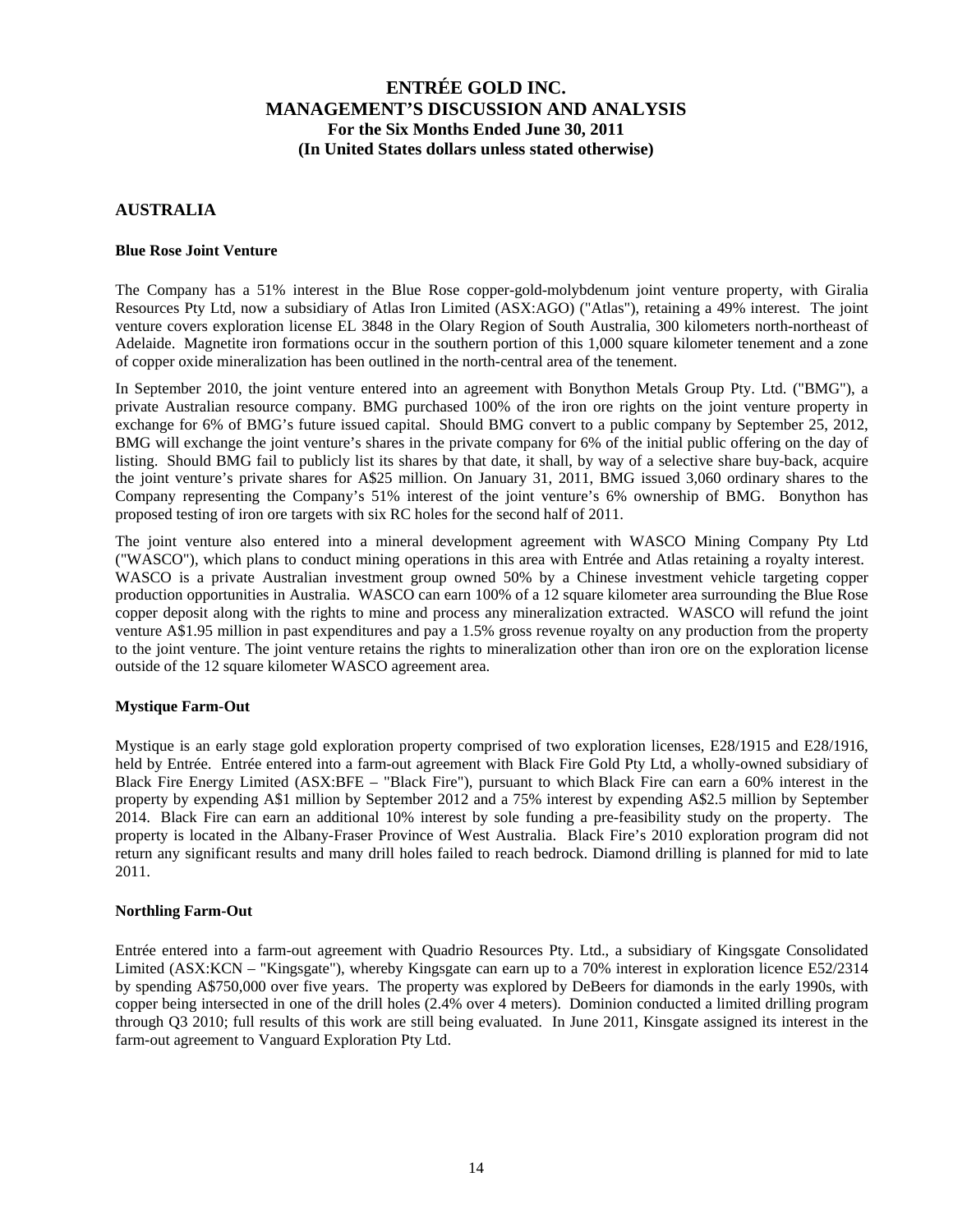### **PERU**

In September 2010, the Company entered into a conditional agreement with a private Peruvian company whereby Entrée may acquire an initial 70% interest in the Lukkacha property located in Tacna Province of southeastern Peru. The property is situated within 50 kilometers of the international border with Chile, and initiation of work is subject to Entrée obtaining a Supreme Decree allowing it to work on the property. Subject to obtaining the Supreme Decree, the Company may earn a 70% interest by making cash payments totalling \$215,000 and expending a minimum of \$1.5 million on exploration, to include a minimum 6,000 meters of diamond drilling, within 24 months. Once the Company has earned a 70% interest, it may acquire a further 30% interest by paying the vendors \$2 million within 24 months. The vendors would retain a 2% NSR royalty, half of which may be purchased at any time for \$1 million.

The property consists of five concessions totalling 2,900 hectares which cover two large areas of surface alteration, iron oxides and quartz veining approximately 50 kilometers along the structural trend southeast from the giant Toquepala mining operation of Grupo Mexico. The property has never been drilled and represents a unique opportunity for grass roots exploration within a major copper district. Further exploration (geophysics and drilling) is dependent on receipt of the Supreme Decree.

For the three months ended June 30, 2011, Lukkacha expenses were \$9,481 compared to \$Nil during the three months ended June 30, 2010. For the six months ended June 30, 2011, Lukkacha expenses were \$62,510 compared to \$Nil during the six months ended June 30, 2010.

### **GENERAL AND ADMINISTRATIVE**

For the three months ended June 30, 2011, general and administrative expense, before stock-based compensation, was \$1,713,002 compared to \$769,300 during the three months ended June 30, 2010. For the six months ended June 30, 2011, general and administrative expense before stock-based compensation was \$3,081,600 compared to \$1,796,726 during the six months ended June 30, 2010. The increase in 2011 was due to a number of factors including increases in personnel expenses and increased legal and regulatory fees compared to 2010.

### **STOCK-BASED COMPENSATION**

For the three months ended June 30, 2011, stock-based compensation expense was \$138,077 compared to \$Nil during the three months ended June 30, 2010. For the six months ended June 30, 2011, stock-based compensation expense was \$683,046 compared to \$Nil during the six months ended June 30, 2010. During the six months ended June 30, 2011, 325,000 options were granted with a fair value of \$671,037, compared to Nil options granted during the six months ended June 30, 2010.

### **INTEREST INCOME**

For the three months ended June 30, 2011, interest income was \$94,921 compared to \$50,564 during the three months ended June 30, 2010 as set out above. For the six months ended June 30, 2011, interest income was \$150,288 compared to \$112,226 during the six months ended June 30, 2010 as set out above. The Company earns interest income on its invested cash which decreased compared to the equivalent period last year due primarily to cash expenditures on operations throughout the year and the PacMag acquisition.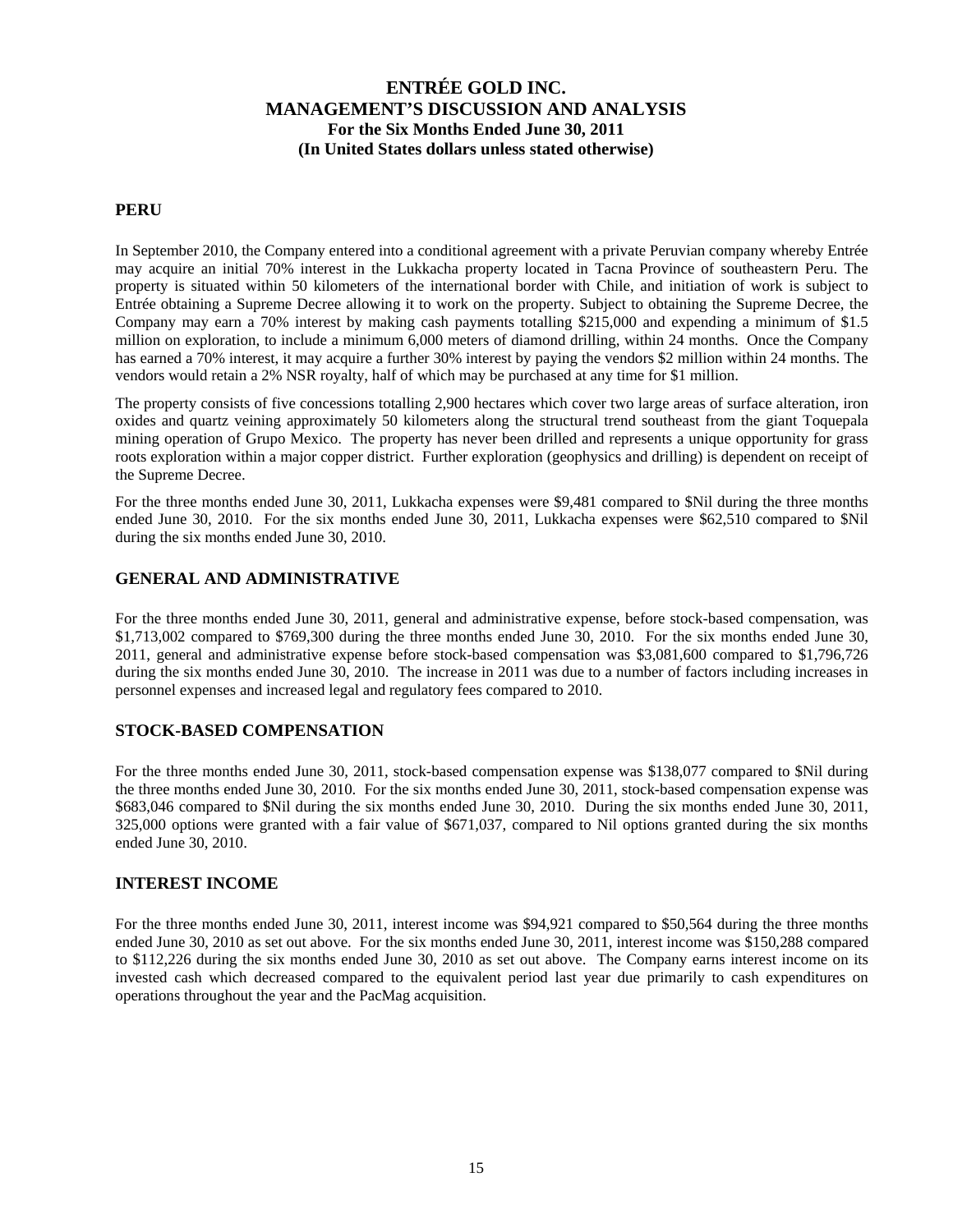### **VALUATION OF INVESTMENT**

#### *Asset Backed Commercial Paper*

The Company owns asset backed notes (AB Notes) with a face value of C\$4,007,068 (December 31, 2010 – C\$4,007,068) with an expected maturity date of December 20, 2016. The Company has designated the notes as available for sale and the notes are recorded at fair value. During the six months ended June 30, 2011, the fair market value of the AB Notes was positively impacted by three factors: a decrease in the perceived risk of the Class B and C notes, the improvement in the credit markets as reflected in bond yields, and the passage of time.

The Company's MAV2 Class B and C notes have increased in value. The Class C notes are the most junior notes referencing the MAV2 'pool' of assets and therefore will be immediately impacted by any credit losses in that pool; the Class B notes are next-most junior and will take losses if the C notes realize complete loss. These junior notes are most at risk due to the performance of one specific high-risk asset within the MAV2 pool. If that asset were to default with complete loss, the C notes would be worthless and the B notes' expected value at redemption would be reduced by approximately 20%. However, this high-risk asset has improved due to a general improvement in its credit risk and due to the fact that its maturity date is now less than one year away. To recognize this improvement in risk profile for the Class C and B notes, the Company has increased its valuation of the B and C notes.

In the credit markets, corporate bond market yields continued their improving trend through the first two months of Q2. This trend was partly reversed in June, when concerns resurfaced about Greece's solvency and, more broadly, about the apparent worsening of credit conditions amongst European sovereigns. The net result was that the average risk level of the North American credit markets fell from the start of the quarter until the end. This had the effect of increasing the value of the AB Notes held by the Company. Looking forward, it is noted that the AB Notes are not directly exposed to European sovereign risk, however there are some concerns about 'contagion' effecting the global economic recovery and therefore North America corporations.

Lastly, the simple passage of time had a positive effect on fair market value. As with all debt instruments, provided they do not go into default, the value of the AB Notes will approach par as the maturity date approaches. The reduction in the time-to-maturity is a factor that increased the fair market value of the AB Notes during this period.

The impact of these positive factors was an increase in fair market value in 2011. As a result of this analysis, the Company has estimated the fair market value of its AB Notes investment to be \$2,976,307 as at June 30, 2011 (December 31, 2010 – \$2,638,185). Accordingly, the Company has recorded an unrealized gain of \$254,000 in other comprehensive income (December 31, 2010 – \$471,588) for the six months ended June 30, 2011.

While the Company believes it has utilized an appropriate methodology to estimate fair value, there can be no assurance that its estimate of potential recovery as at June 30, 2011 is accurate. Subsequent adjustments, either materially higher or lower, may be required in future reporting periods.

#### *Equity Method Investment*

As further described in the notes to the Interim Unaudited Consolidated Financial Statements, the Company has a 20% interest in a joint venture with OTLLC. As at June 30, 2011, the Company's investment in the joint venture was \$42,327 (December 31, 2010 - \$119,517). The Company's share of the loss of the joint venture is \$1,289,608 for the six months ended June 30, 2011 (June 30, 2010 - \$195,788).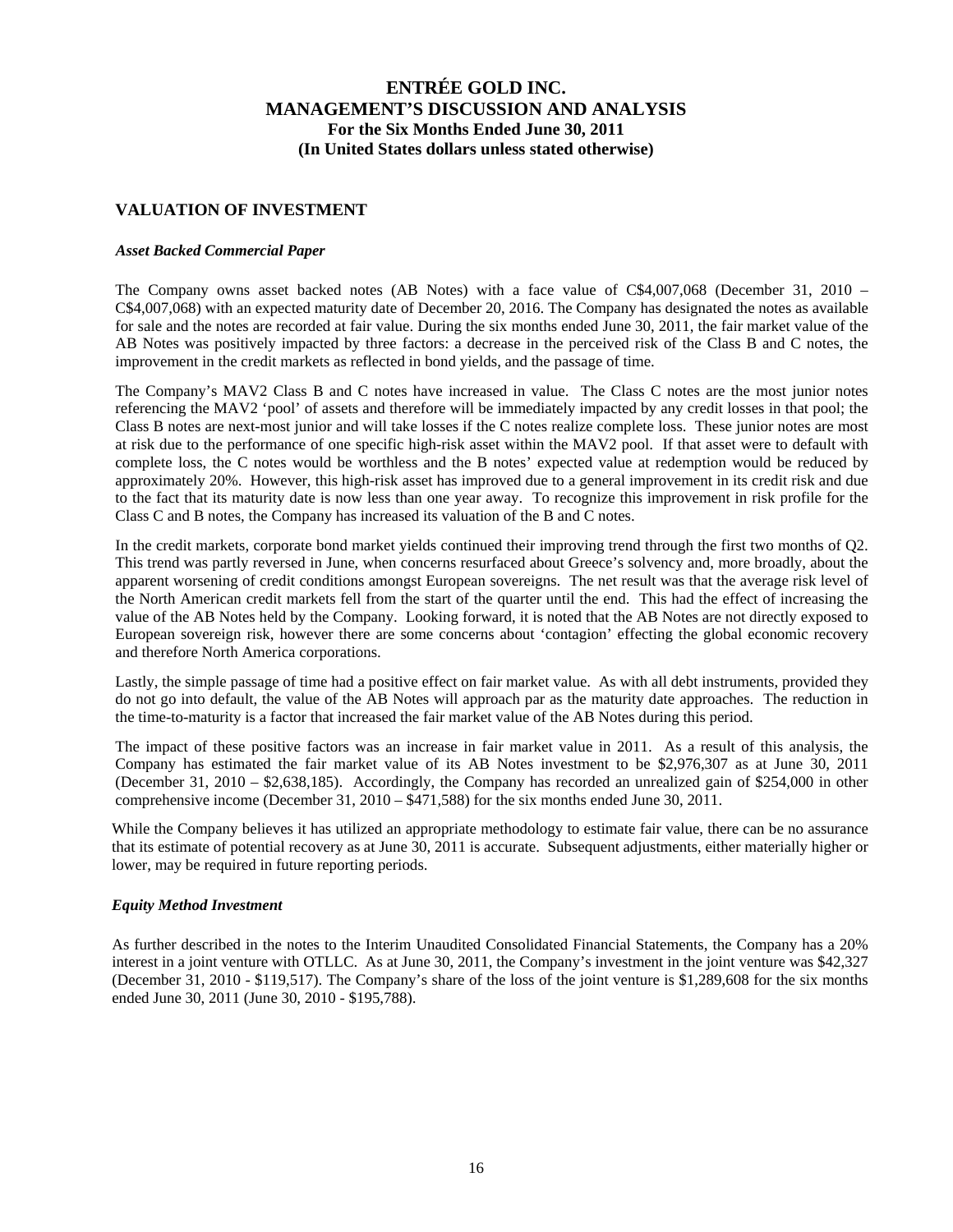#### *Australia Listed Equity Securities*

In April 2011, the Company sold all of its Australian listed equity securities for gross cash proceeds of \$3,174,208, net of taxes.

## **OUTLOOK**

The Company is actively engaged in evaluating additional acquisition opportunities which are complementary to its existing projects, particularly large tonnage base and precious metal targets in eastern Asia and the Americas. Recent efforts have resulted in the acquisition of PacMag, agreements with Honey Badger and Eurasian Minerals' wholly owned subsidiary Bronco Creek Exploration Inc. on projects in Nevada and a conditional agreement on the Lukkacha property in Peru. The commodities the Company is most likely to pursue include copper, gold and molybdenum, which are often associated with large tonnage, porphyry related environments. Smaller, higher grade systems will be considered by the Company if they demonstrate potential for near-term production and cash-flow. If the Company is able to identify smaller, higher grade bodies that may be indicative of concealed larger tonnage mineralized systems, it may negotiate and enter into agreements to acquire them.

Entrée has not generated any revenue from operations since its incorporation and Entrée anticipates that it will continue to incur operating expenses without revenues unless and until it is able to identify a mineral reserve in a commercially exploitable quantity on one or more of its mineral properties and it builds and operates a mine. As at June 30, 2011, Entrée had working capital of approximately \$13.5 million. Entrée's average monthly operating expenses in 2010 were approximately \$1.6 million, including exploration, general and administrative expenses and investor relations expenses. For the first six months of 2011, Entrée's average monthly operating expenses were \$1.5 million. Due to the nature of Entrée's mineral property interests and related exploration expenses, the Company has the ability to alter the timing of these expenditures and, to a lesser extent, its general and administrative expenses. Entrée believes that in order to advance its existing projects, and to consider acquiring any additional complementary projects, it will have to raise additional funds in the next 12 months. In order to provide the Company with flexibility to raise funds should the opportunity arise, the Company announced on November 19, 2010 that it had filed a short form base shelf prospectus with the securities commissions in each of the provinces of Canada, except Quebec, and a corresponding shelf registration statement with the United States Securities and Exchange Commission on Form F-10/A. These filings will allow the Company to make offerings of common shares, warrants, subscription receipts or any combination of such securities up to an aggregate offering price of  $C$100,000,000$  during the 25-month period that the short form base shelf prospectus remains effective. Net proceeds from the sale of the securities, if any, are expected to be used by the Company for acquisitions, development of acquired mineral properties, working capital requirements and/or for other general corporate purposes.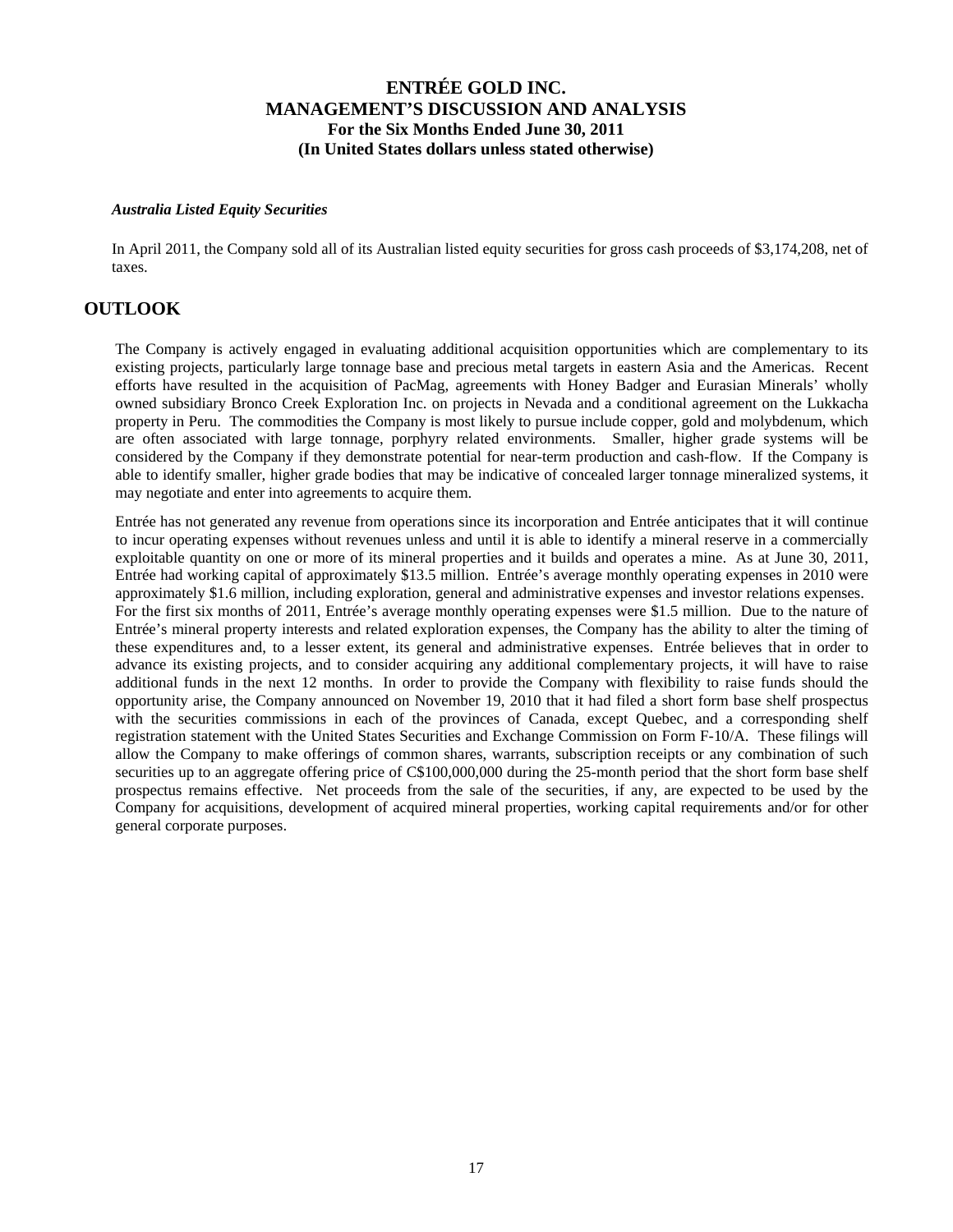# **SELECTED QUARTERLY DATA**

|                                           | <b>Three Months</b><br><b>Ended</b><br>June 30,<br>2011        |               | <b>Three Months</b><br><b>Ended</b><br>March 31,<br>2011 |                           | <b>Three Months</b><br><b>Ended</b><br>December 31,<br>2010 |              | <b>Three Months</b><br><b>Ended</b><br>September 30,<br>2010 |
|-------------------------------------------|----------------------------------------------------------------|---------------|----------------------------------------------------------|---------------------------|-------------------------------------------------------------|--------------|--------------------------------------------------------------|
| Exploration<br>General and administrative | \$<br>5,698,144<br>1,901,162                                   | \$            | 3,647,662<br>1,922,626                                   | \$                        | 4,109,919<br>4,041,289                                      | \$           | 4,496,968<br>1,729,714                                       |
| Loss from operations                      | (7,599,306)                                                    |               | (5,570,288)                                              |                           | (8, 151, 208)                                               |              | (6,226,682)                                                  |
| Gain on sale of investments               | 2,148,021                                                      |               |                                                          |                           |                                                             |              |                                                              |
| Gain on sale of mineral property interest | 125,916                                                        |               |                                                          |                           |                                                             |              |                                                              |
| Interest income                           | 94,921                                                         |               | 55,367                                                   |                           | 51,199                                                      |              | 80,251                                                       |
| Loss from equity investee                 | (645, 264)                                                     |               | (644, 344)                                               |                           | (388, 114)                                                  |              | (401, 539)                                                   |
| Future income tax recovery                | 2,257,762                                                      |               | 817,000                                                  |                           | 545,412                                                     |              |                                                              |
| Net loss                                  | \$<br>(3,617,950)                                              | $\mathcal{S}$ | (5,342,265)                                              | $\mathcal{S}$             | (7,942,711)                                                 | $\mathbb{S}$ | (6,547,970)                                                  |
| Loss per share, basic and diluted         | \$<br>$(0.03)$ \$                                              |               | $(0.05)$ \$                                              |                           | $(0.07)$ \$                                                 |              | (0.06)                                                       |
|                                           | <b>Three Months</b><br><b>Ended</b><br><b>June 30,</b><br>2010 |               | <b>Three Months</b><br><b>Ended</b><br>March 31,<br>2010 |                           | <b>Three Months</b><br><b>Ended</b><br>December 31,<br>2009 |              | <b>Three Months</b><br><b>Ended</b><br>September 30,<br>2009 |
| Exploration<br>General and administrative | \$<br>2,511,312<br>808,638                                     | \$            | 1,108,364<br>1,066,608                                   | $\mathbb{S}$              | 2,406,856<br>3,591,718                                      | \$           | 2,722,656<br>888,319                                         |
| Loss from operations                      | (3,319,950)                                                    |               | (2,174,972)                                              |                           | (5,998,574)                                                 |              | (3,610,975)                                                  |
| Interest income                           | 50,564                                                         |               | 61,419                                                   |                           | 62,758                                                      |              | 33,142                                                       |
| Loss from equity investee                 | (153, 177)                                                     |               | (42, 611)                                                |                           | (103,960)                                                   |              | (43,094)                                                     |
| Net loss                                  | \$<br>(3,422,563)                                              | $\mathcal{S}$ | (2,156,164)                                              | $\mathcal{S}$             | (6,039,776)                                                 | \$           | (3,620,927)                                                  |
| Loss per share, basic and diluted         | \$<br>$(0.04)$ \$                                              |               | (0.02)                                                   | $\boldsymbol{\mathsf{S}}$ | $(0.06)$ \$                                                 |              | (0.04)                                                       |

The 2010 field exploration season did not begin until the end of March resulting in lower explorations cost in the first quarter compared to the current year. General and administrative costs fluctuate throughout the year, primarily due to stock-based compensation expenses. During the six months ended June 30, 2011, the Company sold all of the Australian listed securities and recorded gain on sale of investments of \$2,148,021. In addition, the Company sold the Rainbow Canyon property and recorded gain on sale of mineral property interest of \$125,916.

# **LIQUIDITY**

To date the Company has not generated significant revenues from its operations and is considered to be in the exploration stage. Working capital on hand at June 30, 2011 was \$13,471,418. Entrée believes that in order to advance its existing projects, and to consider acquiring any additional complementary projects, it will have to raise additional funds in the next 12 months. Cash was \$15,278,670 at June 30, 2011. At present, the Company is dependent on equity financing for additional funding.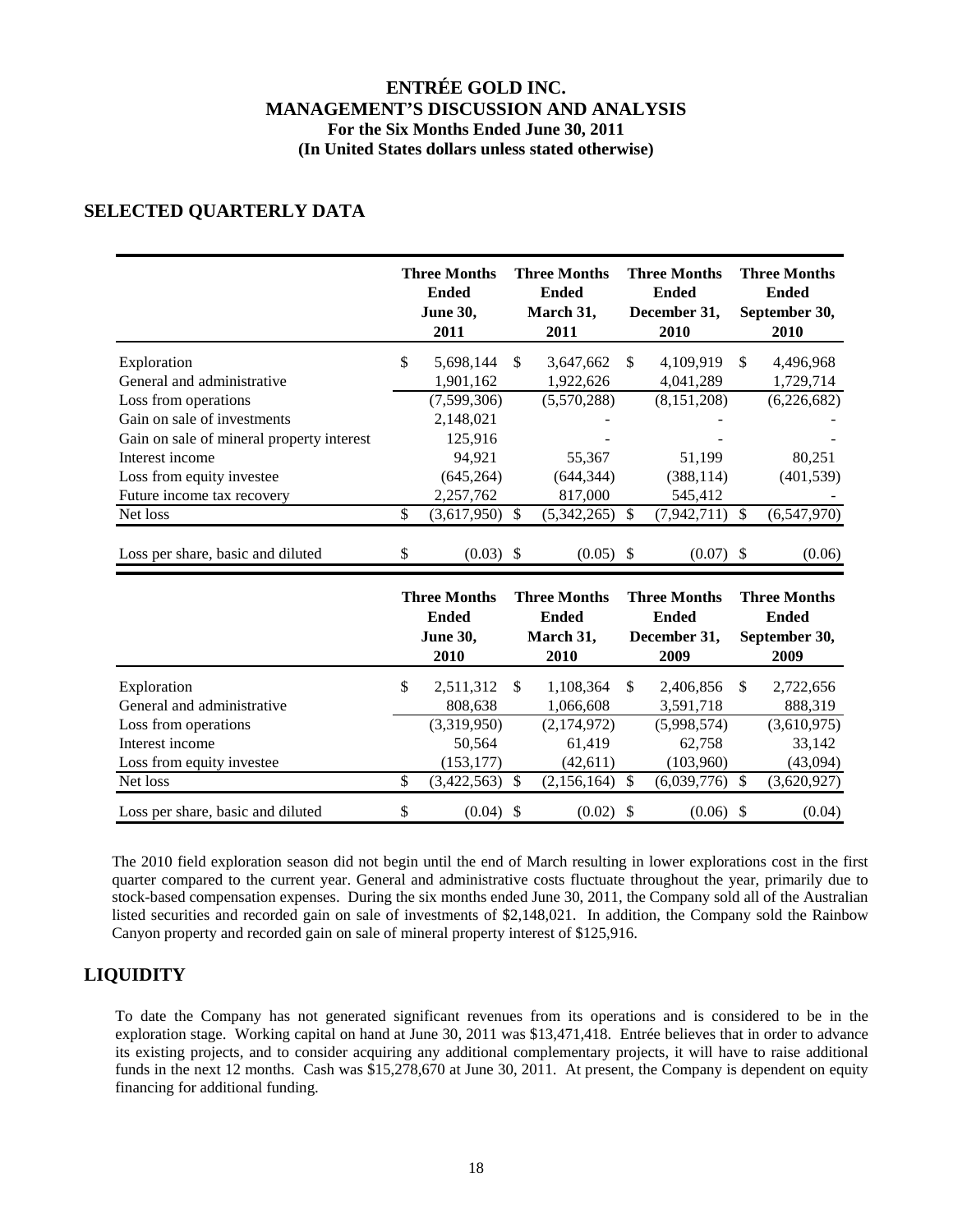Under the terms of the Entrée-OTLLC Joint Venture, Entrée may be carried through to production on the Joint Venture Property, at its election, by debt financing from OTLLC with interest accruing at OTLLC's actual cost of capital or prime +2%, whichever is less, at the date of the advance.

#### **Operating activities**

Cash used in operations was \$10,433,699 for the six months ended June 30, 2011 (June 30, 2010 - \$4,930,236) and represents expenditures primarily on mineral property exploration and secondarily on general and administrative expense for both periods.

#### **Financing activities**

Cash provided by financing activities during the six months ended June 30, 2011 and 2010 and common shares issued for cash were as follows:

|                           | <b>Six Months</b><br><b>Ended</b><br><b>June 30,</b><br>2011 |               | <b>Six Months</b><br><b>Ended</b><br><b>June 30,</b><br>2011 | <b>Six Months</b><br><b>Ended</b><br><b>June 30,</b><br><b>2010</b> |         |               | <b>Six Months</b><br><b>Ended</b><br><b>June 30,</b><br><b>2010</b> |
|---------------------------|--------------------------------------------------------------|---------------|--------------------------------------------------------------|---------------------------------------------------------------------|---------|---------------|---------------------------------------------------------------------|
|                           | <b>Shares</b>                                                |               | Amount                                                       | <b>Shares</b>                                                       |         |               | Amount                                                              |
| <b>Share Issue Costs</b>  | -                                                            | <sup>\$</sup> | $\overline{\phantom{a}}$                                     |                                                                     | -       | <sup>\$</sup> | (147, 228)                                                          |
| Exercise of stock options | 269,839                                                      |               | 401,850                                                      |                                                                     | 925,303 |               | 1,522,682                                                           |
|                           | 269,839                                                      | S             | 401,850                                                      |                                                                     | 925,303 | S             | 1,375,454                                                           |

### **Investing activities**

During the six months ended June 30, 2011, the Company expended \$Nil (June 30, 2010 – \$6,827,921) relating to the PacMag acquisition and cash and bond payments of \$62,819 (June 30, 2010 – \$133,589) related to other mineral property interests and recorded in other assets. The Company also acquired \$959,437 cash on the acquisition of PacMag on June 30, 2010. During the six months ended June 30, 2011, the Company expended \$200,267 on equipment, primarily for exploration activities (June 30, 2010 - \$62,958). During the six months ended June 30, 2011, the Company sold all of the Australian listed securities for gross cash proceeds of \$3,174,208, net of taxes. In June 2011, the Company sold its interest in the Rainbow Canyon property for gross cash proceeds of \$125,916.

### **Table of Contractual Commitments**

The following table lists as of June 30, 2011 information with respect to the Company's known contractual obligations.

|               | Less than    |              |           | <b>More than</b> |              |
|---------------|--------------|--------------|-----------|------------------|--------------|
|               | 1 Year       | 1-3 Years    | 3-5 Years | 5 Year           | <b>Total</b> |
| Office leases | S<br>136.550 | 391.942<br>S | 429.231   | 310.960<br>\$    | 1,268,683    |
| Total         | S<br>136,550 | 391.942<br>S | 429.231   | 310,960<br>\$    | 1,268,683    |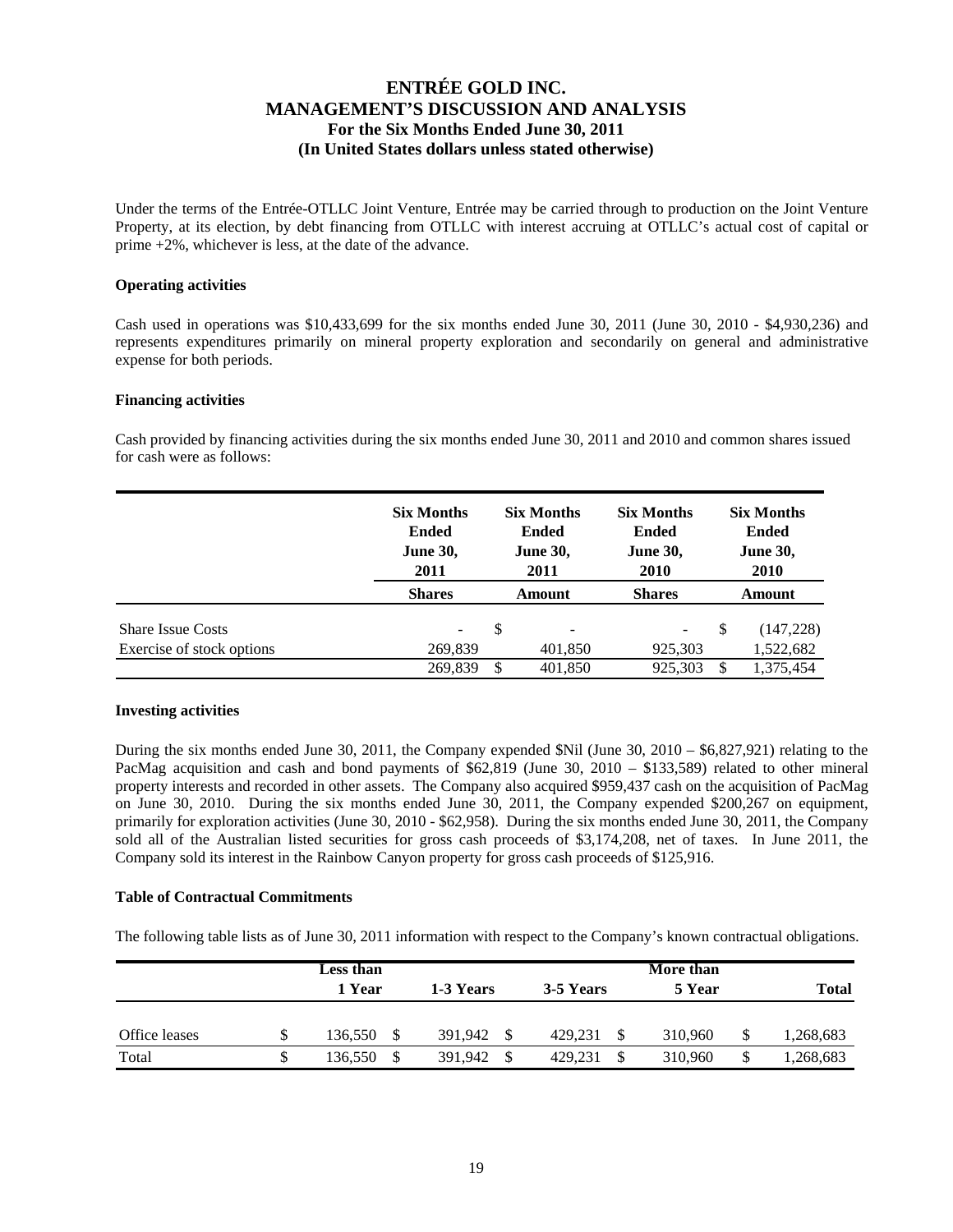#### **Outstanding share data**

As at June 30, 2011, there were 114,664,764 common shares outstanding. In addition, there were 9,232,000 stock options outstanding with exercise prices ranging from C\$1.32 to C\$3.47 per share. There were no warrants outstanding at June 30, 2011. As at August 5, 2011 there were 115,358,572 common shares outstanding. In addition, there were 9,292,000 stock options outstanding with exercise prices ranging from C\$1.32 to C\$3.47 per share as at August 5, 2011.

### **CAPITAL RESOURCES**

The Company had no commitments for capital assets at June 30, 2011.

At June 30, 2011, the Company had working capital of \$13,471,418 compared to \$29,993,306 at June 30, 2010. In addition, the Company had an investment in asset backed commercial paper of \$2,976,307 net of all adjustments. Entrée believes that in order to advance its existing projects, and to consider acquiring any additional complementary projects, it will have to raise additional funds in the next 12 months.

The Company is committed to make lease payments totalling \$1,268,683 over its six year office lease in Vancouver, three annual office leases in Colorado, Arizona, and Yerington, two annual warehouse leases in Yerington, and six leases for accommodations in Vancouver and Yerington.

### **OFF-BALANCE SHEET TRANSACTIONS**

The Company has no off-balance sheet arrangements except for the contractual obligation noted above.

### **TRANSACTIONS WITH RELATED PARTIES**

On March 25, 2011, the Company entered into an agreement with Acrex Ventures Ltd. ("Acrex"), a company related by way of a common director, pursuant to which Acrex purchased a 100% interest in the Rainbow Canyon property for \$125,916 and a 3% NSR royalty, which may be bought down to a 1% NSR royalty for \$1 million.

### **CRITICAL ACCOUNTING ESTIMATES**

The preparation of consolidated financial statements in conformity with generally accepted accounting principles in the United States requires management to make estimates and assumptions that affect the reported amount of assets and liabilities and the disclosure of contingent assets and liabilities at the date of the financial statements and the reported amount of revenues and expenses during the period. Actual results could differ from these estimates.

The Company must make estimates and judgments in determining income tax expense for financial statement purposes. These estimates and judgments occur in the calculation of tax credits, benefits, and deductions, and in the calculation of certain tax assets and liabilities that arise from differences in the timing of recognition of revenue and expense for tax and financial statement purposes. Significant changes in these estimates may result in an increase or decrease to the tax provision in a subsequent period. The Company must assess the likelihood that we will be able to recover any deferred tax assets. If recovery is not likely, the provision for taxes must be increased by recording a valuation allowance against the deferred tax assets. However, should there be a change in the ability to recover any deferred tax assets, the tax provision would increase in the period in which it is determined that the recovery was not likely. Recovery of a portion of the deferred tax assets is impacted by Company plans with respect to holding or disposing of certain assets. Changes in economic conditions, exploration results, metal prices and other factors could result in changes to the estimates and judgements used in determining the income tax expense.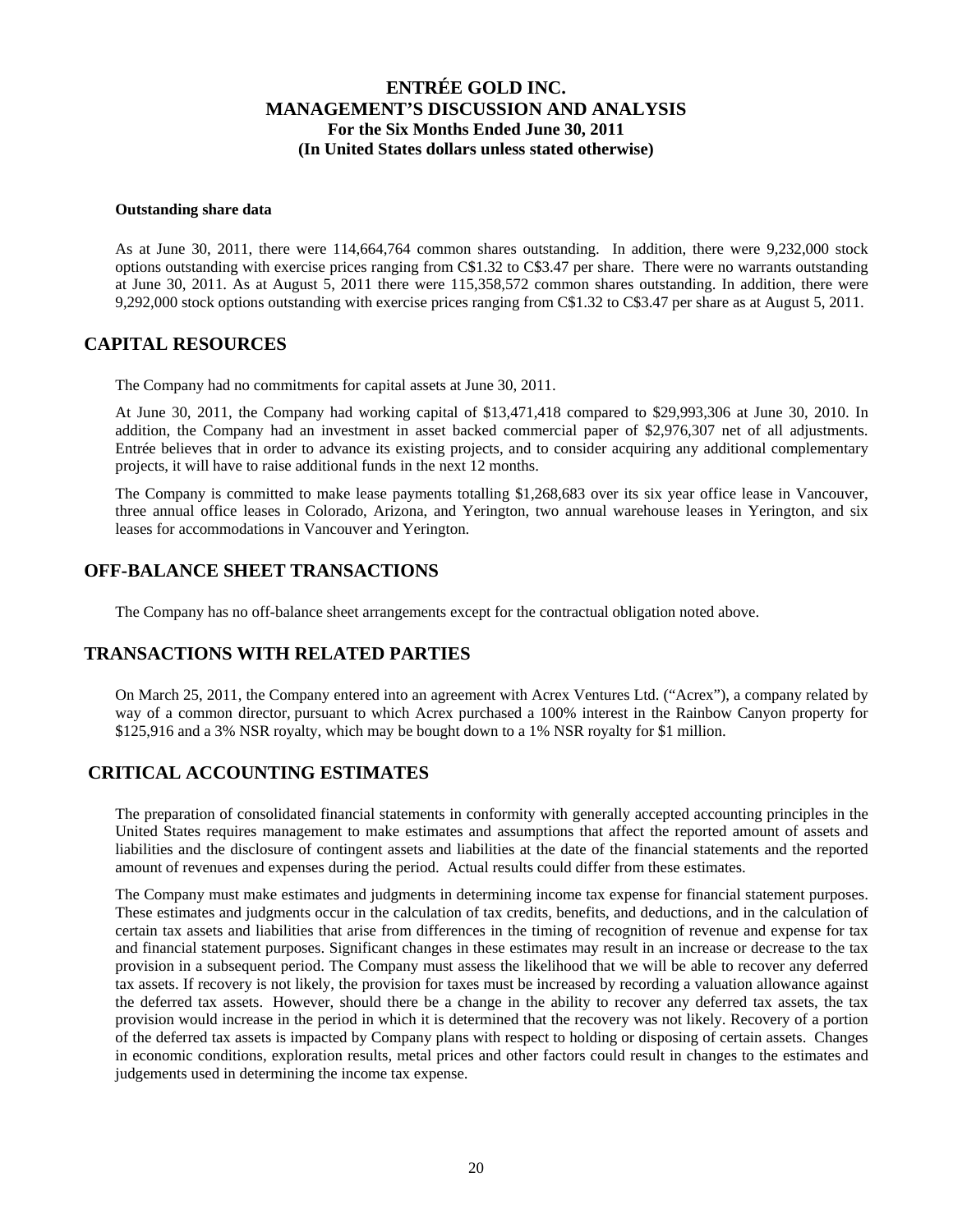The Company capitalizes the cost of acquiring mineral property interests, including undeveloped mineral property interests, until the viability of the mineral interest is determined. Capitalized acquisition costs are expensed if it is determined that the mineral property has no future economic value. The Company must make estimates and judgments in determining if any capitalized amounts should be written down by assessing if future cash flows, including potential sales proceeds, related to the mineral property are estimated to be less than the property's total carrying value. The carrying value of each mineral property is reviewed periodically, and whenever events or changes in circumstances indicate that the carrying value may not be recoverable. Reductions in the carrying value of a property would be recorded to the extent that the total carrying value of the mineral property exceeds its estimated fair value.

The Company follows accounting guidelines in determining the value of stock option compensation, as disclosed in Note 9 to the Annual Financial Statements. Unlike other numbers in the accounts, this is a calculated amount not based on historical cost, but on subjective assumptions introduced to an option pricing model, in particular: (1) an estimate for the average future hold period of issued stock options before exercise, expiry or cancellation; and (2) future volatility of the Company's share price in the expected hold period (using historical volatility as a reference). Given that there is no market for the options and they are not transferable, the resulting value calculated is not necessarily the value the holder of the option could receive in an arm's-length transaction.

The Company's accounting policy is to expense exploration costs on a project by project basis consistent with US GAAP. The policy is consistent with that of other exploration companies that have not established mineral reserves. When a mineral reserve has been objectively established further exploration costs would be deferred. Management is of the view that its current policy is appropriate for the Company.

Under generally accepted accounting principles, the events and circumstances affecting AB Notes since August 2007 constitute an indication of impairment and it is therefore necessary to carry AB Notes at the lower of cost and estimated fair value. Fair value is estimated based on the results of a valuation technique that makes maximum use of inputs observed from markets, and relies as little as possible on inputs generated by the entity.

## **CHANGES IN ACCOUNTING POLICIES**

In April 2010, the Financial Accounting Standards Board ("FASB") issued Accounting Standards Update (ASU) 2010- 13, *Compensation – Stock Compensation (Topic 718),* amending Accounting Standards Codification (ASC) 718. ASU 2010-13 clarifies that a share-based payment award with an exercise price denominated in the currency of a market in which the entity's equity securities trade should not be classified as a liability if it otherwise qualifies as equity. ASU 2010-13 also improves GAAP by improving consistency in financial reporting by eliminating diversity in practice. ASU 2010-13 is effective for interim and annual reporting periods beginning after December 15, 2010. The Company is currently evaluating the impact of ASU 2010-13, but does not expect its adoption to have a material impact on the Company's financial reporting and disclosures.

In February 2010, the FASB issued ASU 2010-09, *Subsequent Events (Topic 855),* amending ASC 855. ASU 2010-09 removes the requirement for a U.S. Securities and Exchange Commission ("SEC") filer to disclose a date relating to its subsequent events in both issued and revised financial statements. ASU 2010-09 also eliminates potential conflicts with the SEC's literature. Most of ASU 2010-09 is effective upon issuance of the update. The Company adopted ASU 2010- 09 in February 2010, and its adoption did not have a material impact on the Company's financial reporting and disclosures.

In January 2010, the FASB issued ASU 2010-06, *Fair Value Measurements and Disclosures (Topic 820), Improving Disclosures about Fair Value Measurements,* amending ASC 820. ASU 2010-06 requires entities to provide new disclosures and clarify existing disclosures relating to fair value measurements. The new disclosures and clarifications of existing disclosures are effective for interim and annual reporting periods beginning after December 15, 2009, except for the disclosures about purchases, sales, issuances and settlements in Level 3 fair value measurements, which are effective for fiscal years beginning after December 15, 2010 and for interim periods within those fiscal years. The Company adopted ASU 2010-06 during the March 2010 quarter, and its adoption did not have a material impact on the Company's financial position or results of operations.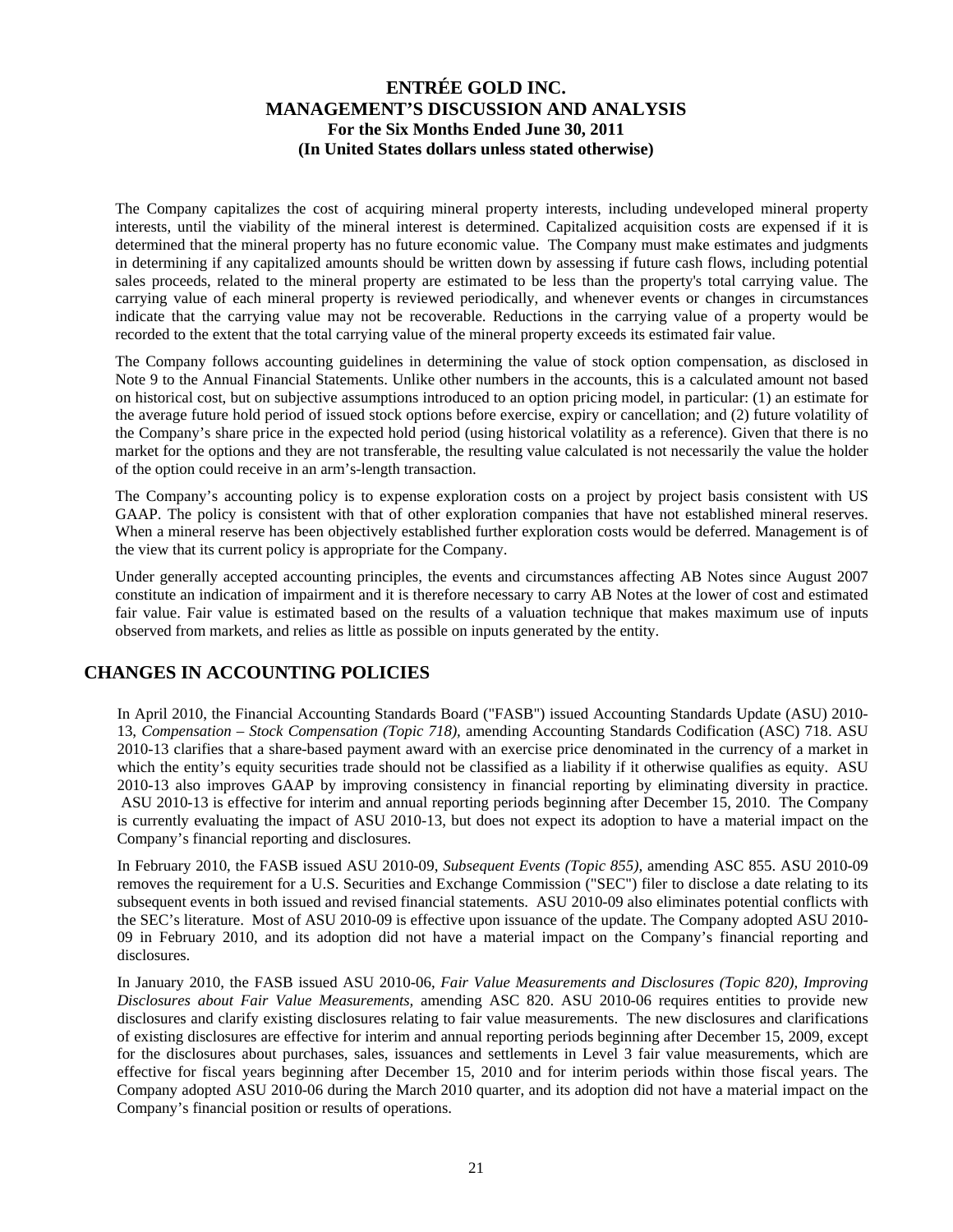A detailed summary of all of the Company's significant accounting policies and the estimates derived therefrom is included in Note 2 to the Annual Consolidated Financial Statements for the year ended December 31, 2010.

## **FINANCIAL INSTRUMENTS AND OTHER INSTRUMENTS**

The Company's financial assets and liabilities consist of cash, investments, receivables, accounts payable and accrued liabilities and loans payable, some of which are denominated in United States dollars, Mongolian Tugriks, Australian dollars, Peruvian Nuevo Sol and Chinese Renminbi. Investments include asset backed notes. The Company is at risk to financial gain or loss as a result of foreign exchange movements against the Canadian dollar. The Company minimizes its foreign exchange risk by maintaining low account balances in currencies other than the Canadian dollar. The Company does not currently have major commitments to acquire assets in foreign currencies; but historically it has incurred the majority of its exploration costs in foreign currencies.

The Company has estimated the fair value of AB Notes at June 30, 2011 using the methodology and assumptions outlined below. The fair value estimate of the AB Notes received under the restructuring were calculated based on information provided by the Pan Canadian Investor Committee as well as Ernst & Young, the Monitor of the restructuring.

The Company has applied its best estimate of prospective buyers' required yield and calculated the present value of the AB Notes using required yield as the discount factor. Using a range of potential discount factors allows the Company to estimate a range of recoverable values (see VALUATION OF INVESTMENT).

Restructuring costs are excluded from this valuation as it has been stated that the costs will be deducted from the accrued interest that the Company will receive shortly after the completion of the restructuring. Based on the fair value estimation, the Company has recorded an unrealized gain of \$254,000 (December 31, 2010 - \$471,588) for the six months ended June 30, 2011. There can be no assurance that the fair value estimate will be realized or that it will be adequate. Subsequent adjustments, which could be material, may be required in future reporting periods.

## **OTHER MD&A REQUIREMENTS**

#### **Forward-Looking Statements**

This MD&A contains forward-looking statements within the meaning of the United States Private Securities Litigation Reform Act of 1995 and forward-looking information within the meaning of applicable Canadian securities laws.

Forward-looking statements include, but are not limited to, the future price of copper, gold and molybdenum, the estimation of mineral reserves and resources, the realization of mineral reserve and resource estimates, the timing and amount of estimated future production, costs of production, capital expenditures, cost and timing of the development of new deposits, success of exploration activities, permitting time lines, currency fluctuations, requirements for additional capital, government regulation of mining operations, environmental risks, unanticipated reclamation expenses, title disputes or claims and future financial performance. In certain cases, forward-looking statements can be identified by the use of words such as plans, expects or does not expect, is expected, budgeted, scheduled, estimates, forecasts, intends, anticipates, or does not anticipate or believes or variations of such words and phrases or statements that certain actions, events or results may, could, would, might, or will be taken, occur or be achieved. While the Company has based these forward-looking statements on its expectations about future events as at the date that such statements were prepared, the statements are not a guarantee of the Company's future performance and are subject to risks, uncertainties, assumptions and other factors which could cause actual results to differ materially from future results expressed or implied by such forward-looking statements. Such factors and assumptions include, amongst others, the effects of general economic conditions, changing foreign exchange rates and actions by government authorities, uncertainties associated with legal proceedings and negotiations and misjudgements in the course of preparing forward-looking statements. In addition, there are also known and unknown risk factors which may cause the actual results, performances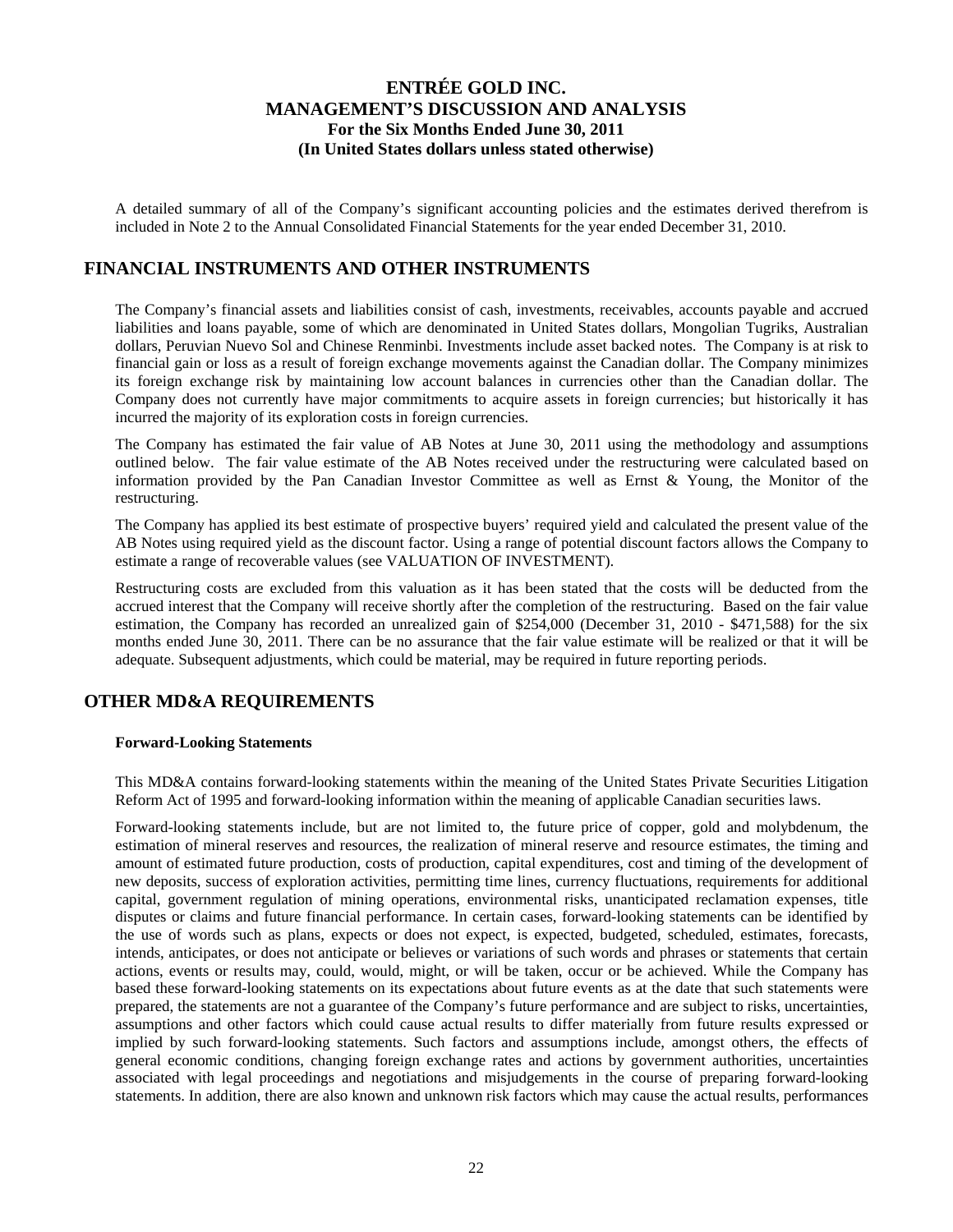or achievements of the Company to be materially different from any future results, performance or achievements expressed or implied by the forward-looking statements. Such factors include, among others, risks related to international operations; actual results of current exploration activities; conclusions of economic evaluations; changes in project parameters as plans continue to be refined; future prices of copper, gold and molybdenum; possible variations in ore reserves, grade recovery and rates; failure of plant, equipment or processes to operate as anticipated; accidents, labour disputes and other risks of the mining industry; delays in obtaining government approvals or financing or in the completion of development or construction activities, as well as those factors discussed in the section entitled "Risk" in this MD&A and in the section entitled "Risk Factors" in the AIF. Although the Company has attempted to identify important factors that could cause actual actions, events or results to differ materially from those described in forwardlooking statements, there may be other factors that cause actions, events or results not to be as anticipated, estimated or intended. There can be no assurance that forward-looking statements will prove to be accurate, as actual results and future events could differ materially from those anticipated in such statements. Except as required under applicable securities legislation, the Company undertakes no obligation to publicly update or revise forward-looking statements, whether as a result of new information, future events, or otherwise. Accordingly, readers should not place undue reliance on forward-looking statements.

#### **Risk**

The Company is a mineral exploration company and is exposed to a number of risks and uncertainties that are common to other companies in the same business; some of these risks have been discussed elsewhere in this MD&A. For a more extensive discussion of such risks and uncertainties, the reader should also refer to the section titled "Risk Factors" contained in the Company's AIF available on SEDAR at www.sedar.com.

There is no assurance that a commercially viable mineral deposit exists on any of the Company's properties, and further exploration is required before the Company can evaluate whether any such deposits exist and, if so, whether it would be economically and legally feasible to develop or exploit those resources. Even if the Company is successful in identifying a mineral deposit, the Company would be required to spend substantial funds on further drilling and engineering studies before determining whether that mineral deposit will constitute a reserve (a reserve is a commercially viable mineral deposit).

The Company must comply with licence and permitting requirements. In Mongolia, the Shivee Tolgoi and Javhlant exploration licences were converted to mining licences on October 27, 2009. These licences now have a term of 30 years, with two potential extensions of 20 years each. The total estimated annual fees in order to maintain the Shivee Tolgoi and Javhlant mining licences in good standing is \$1,100,000. Approximately \$500,000 of the total is recoverable from OTLLC.

Entrée is not presently a party to the Investment Agreement. Although OTLLC has agreed under the terms of the Earn-In Agreement to use its best efforts to cause Entrée to be brought within the ambit of, made subject to and to be entitled to the benefits of the Investment Agreement, unless and until Entrée becomes a party of the Investment Agreement or otherwise receives confirmation from the Government of Mongolia, there can be no assurance that Entrée will be entitled to all of the benefits of the Investment Agreement, including stability with respect to taxes payable. Until such time as Entrée becomes a party to the Investment Agreement, it could be subject to the new surtax royalty which came into effect in Mongolia on January 1, 2011. The rates of the new surtax royalty vary from 1% to 5% for minerals other than copper. For copper, the surtax royalty rates range between 22% and 30% for ore, between 11% and 15% for concentrates, and between 1% and 5% for final products. No surtax royalty is charged on any minerals below a certain threshold market price, which varies depending on the type of minerals. This is in addition to the standard royalty rates of 2.5% for coal sold in Mongolia and commonly occurring minerals sold in Mongolia, and 5% for all other minerals. In order to become a party to the Investment Agreement, the Government of Mongolia may require Entrée or the Entrée-OTLLC Joint Venture to agree to certain concessions, including with respect to the ownership of the Entrée-OTLLC Joint Venture or the scope of the lands to be covered by the Investment Agreement.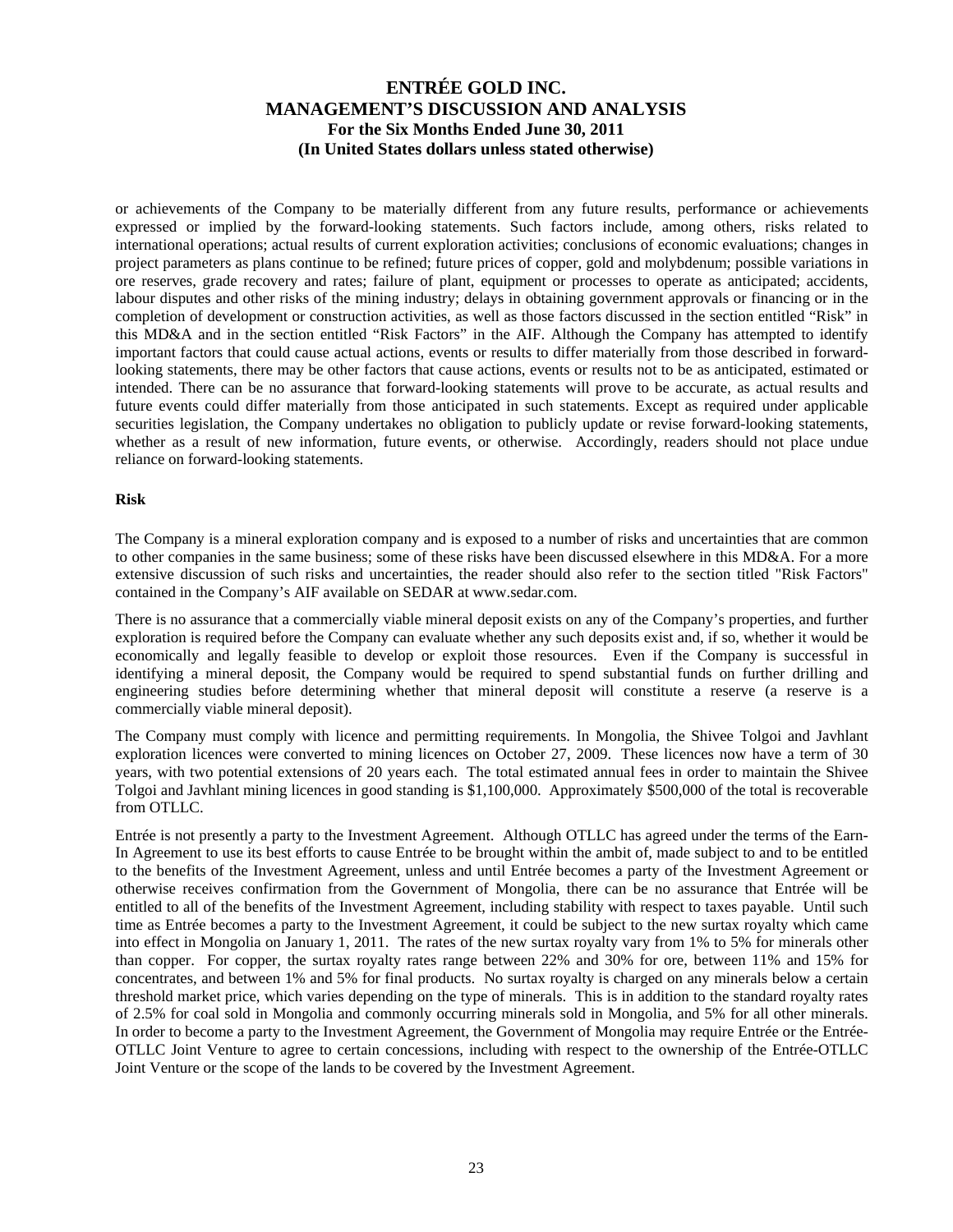In Nevada, maintenance fees must be paid to the Bureau of Land Management annually. For the 2011 assessment year, the aggregate fee for the Ann Mason property is approximately \$35,000.

In both Mongolia and Nevada, the Company must comply with environmental regulations that govern air and water quality and land disturbance and provide mine reclamation and closure costs.

The Company's financial success is subject to, among other things, fluctuations in copper, molybdenum and gold prices which may affect current or future operating results and may affect the economic value of its mineral resources. The Company's ability to obtain financing to explore for mineral deposits and to complete the development of those properties it has classified as assets is not assured; nor is there assurance that the expenditure of funds will result in the discovery of an economic mineral deposit. Should one or more of these risks and uncertainties materialize, or should underlying assumptions prove incorrect, actual results may vary materially from those described in forward-looking statements.

The Company has not completed a feasibility study on any of its deposits to determine if its hosts a mineral resource that can be economically developed and profitably mined.

#### **Internal Control over Financial Reporting**

Management is responsible for designing internal control over financial reporting, to provide reasonable assurance regarding the reliability of financial reporting and the preparation of financial statements for external purposes in accordance with US GAAP. No change in the Company's internal control over financial reporting occurred during the period beginning on April 1, 2011 and ended on June 30, 2011 that has materially affected, or is reasonably likely to materially affect, the Company's internal control over financial reporting.

### **Cautionary Note to United States Investors - Canadian Disclosure Standards in Mineral Resources and Mineral Reserves**

The terms "mineral reserve", "proven mineral reserve" and "probable mineral reserve" are Canadian mining terms as defined in accordance with NI 43-101 under the guidelines set out in the Canadian Institute of Mining, Metallurgy and Petroleum (the "CIM") Standards on Mineral Resources and Mineral Reserves, adopted by the CIM Council, as may be amended from time to time by the CIM.

The definitions of proven and probable reserves used in NI 43-101 differ from the definitions in the SEC Industry Guide 7. Under SEC Industry Guide 7 standards, a "final" or "bankable" feasibility study is required to report reserves, the three year history average price is used in any reserve or cash flow analysis to designate reserves and the primary environmental analysis or report must be filed with the appropriate governmental authority.

In addition, the terms "mineral resource", "measured mineral resource", "indicated mineral resource" and "inferred mineral resource" are defined in and required to be disclosed by NI 43-101; however, these terms are not defined terms under SEC Industry Guide 7 and normally are not permitted to be used in reports and registration statements filed with the SEC. Investors are cautioned not to assume that all or any part of mineral deposits in these categories will ever be converted into reserves. "Inferred mineral resources" have a great amount of uncertainty as to their existence, and great uncertainty as to their economic and legal feasibility. It cannot be assumed that all or any part of an inferred mineral resource will ever be upgraded to a higher category. Under Canadian rules, estimates of inferred mineral resources may not form the basis of feasibility or pre-feasibility studies, except in rare cases.

Accordingly, information contained in this MD&A containing descriptions of our mineral deposits may not be comparable to similar information made public by U.S. companies subject to the reporting and disclosure requirements under the United States federal securities laws and the rules and regulations thereunder.